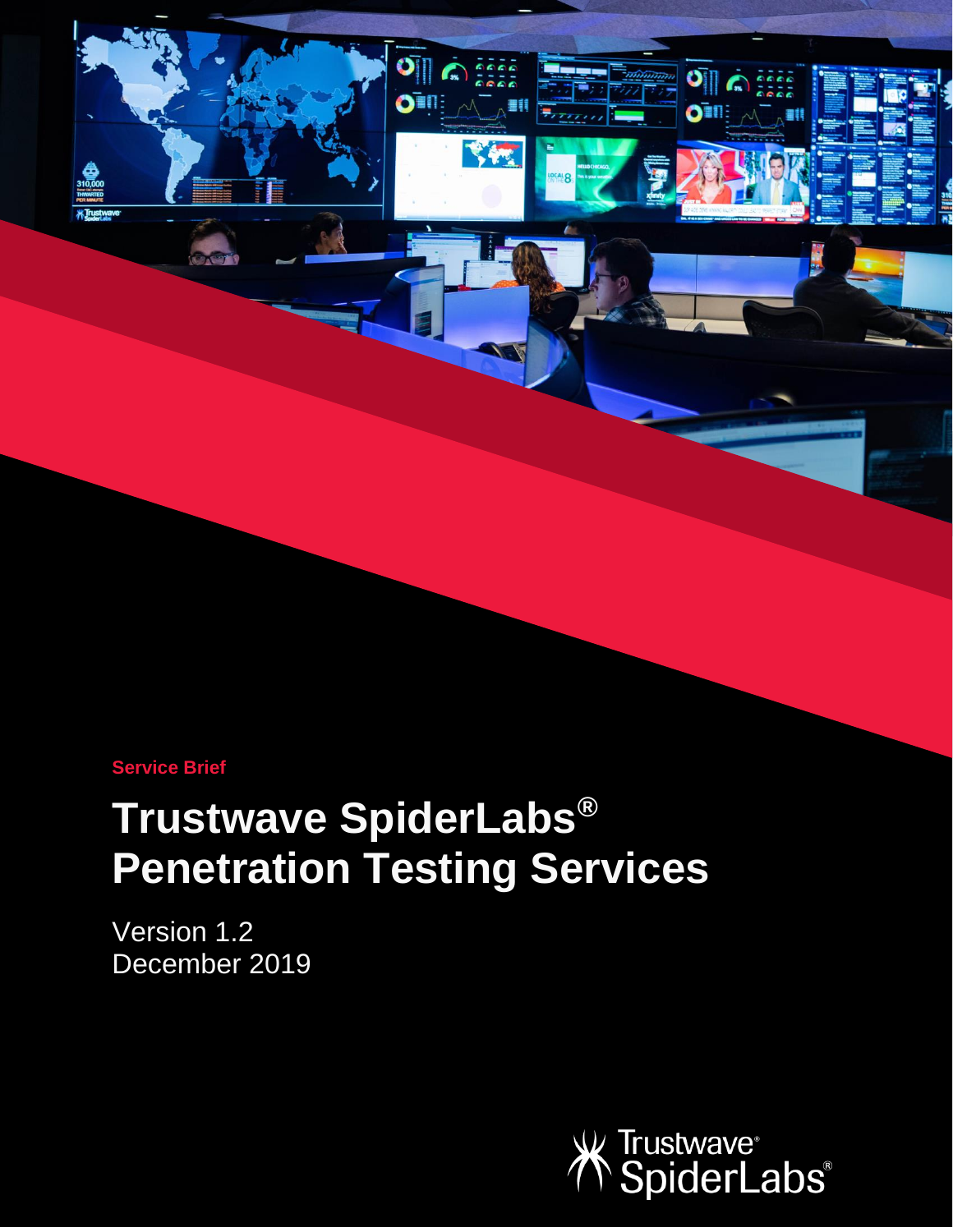## Table of Contents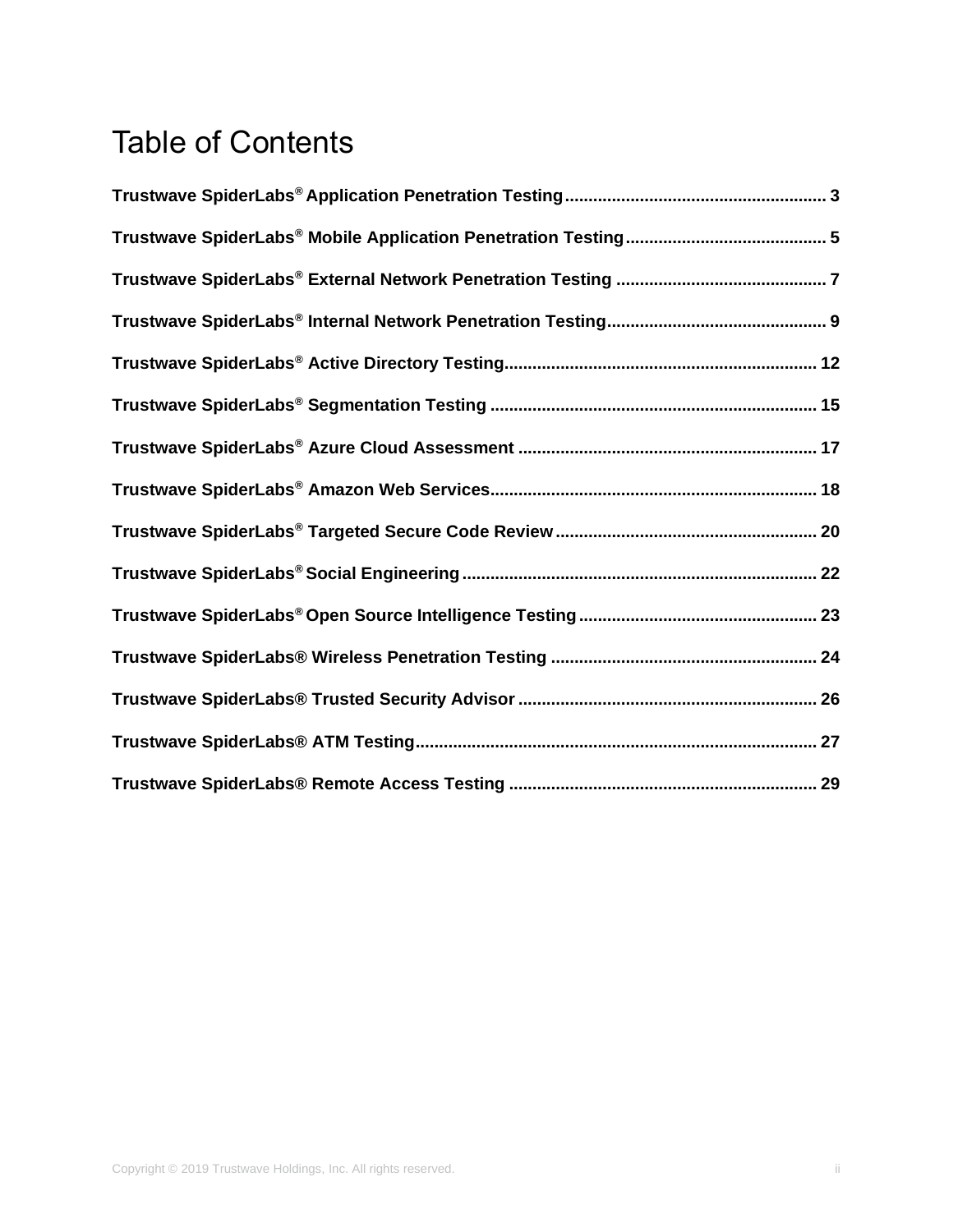# <span id="page-2-0"></span>Trustwave SpiderLabs® Application Penetration **Testing**

#### Applications – The Front Door of Your Organization

**Applications represent an easily accessible target which may be open to attackers located around the globe as well as from within your own organization. From handling critical business processes to brochure-ware, these applications can be the first choice for an attacker looking to deface sites, steal your data, or gain a persistent foothold in your environment.** 

#### Why Application Penetration Testing?

Developing an application is hard work. The task of automating a business process which reflects the nuances of your organization's varying workflows can be a daunting challenge even to the most experienced of developers who are focused on ensuring that the application not only functions correctly but also performs efficiently. Software testing is often performed to positively verify functionality before the application is deployed to its larger audience. However, software testing rarely looks for the potential abuses of business logic, authentication/authorization implementations or the risks associated with the application's underlying environment.

#### Benefit from an In-Depth, Yet Straightforward Approach

Trustwave SpiderLabs® has performed numerous mobile application penetration tests giving them a unique insight into the issues which continuously affect applications. As a starting point, a "gray box" approach is used in conjunction with a combination of manual and automated testing. This approach provides the SpiderLabs consultant with various pieces of information about your application prior to the test in order to evaluate the application as it would exist in production. While these conditions would be made available over longer durations of time to an attacker through, for example, self-registered users and subsequent use of the application, SpiderLabs will work to balance the inherent time limitations of the engagement to ensure that both a breadth and depth of testing is applied to your application over the duration of the Mobile Application Penetration Test.

#### Automated vs Manual Testing

Attackers will use combinations of automated and manual testing in order to exploit your application. SpiderLabs uses their expert knowledge of best-of-breed security software along with their own custom tooling to ensure a breadth of coverage across the application's surface. Automation, however, never replaces the impact which an experienced hacker will bring to bear on the technology, environment, or workflows which your application exposes. The application's purpose and functionality seen through the eyes of an experienced SpiderLabs consultant is often where the most interesting or peculiar vulnerabilities can be found. From abusing the business rules and security constraints of software, to the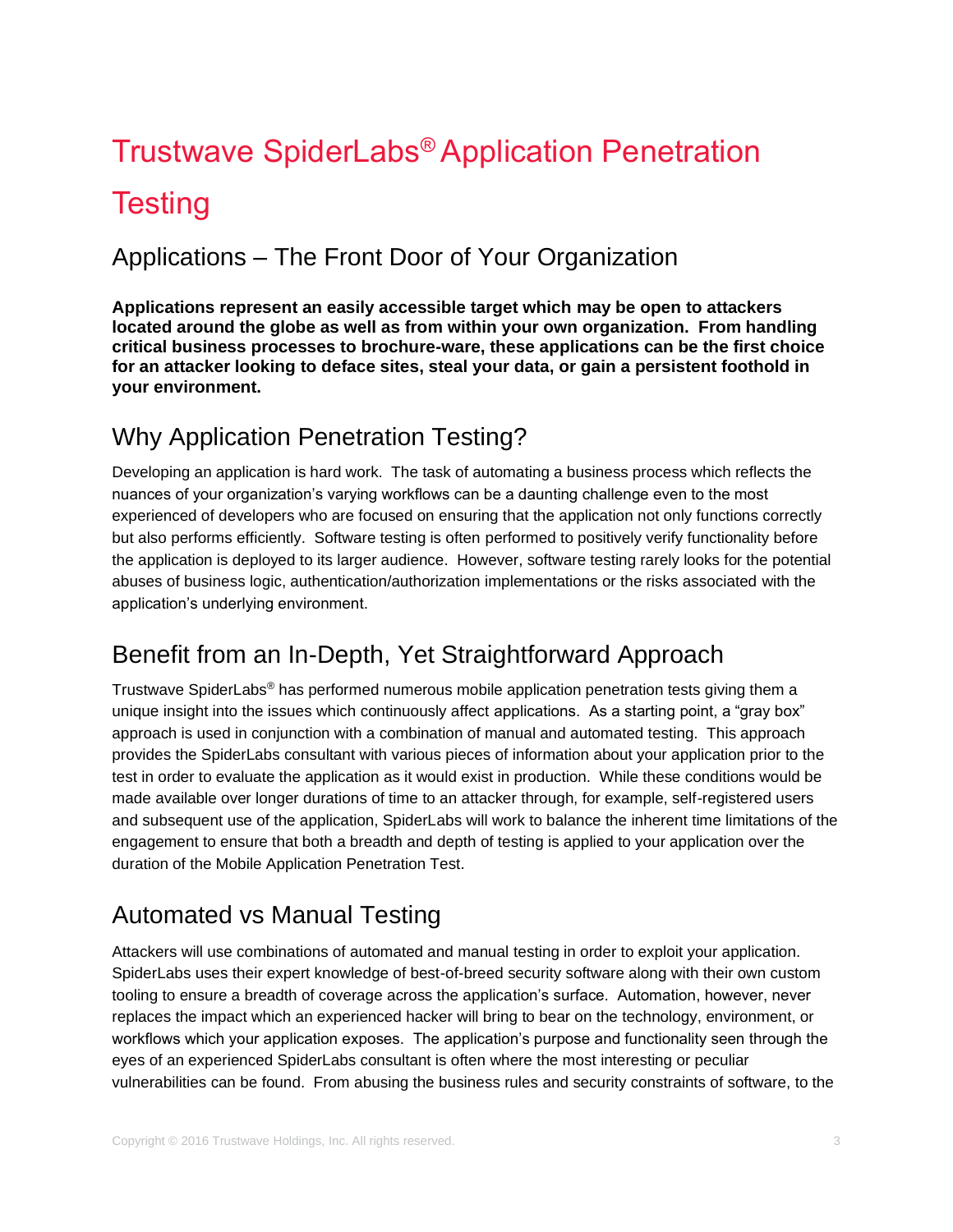exfiltration of sensitive data stored within an application binary, the SpiderLabs consultant's goal is to search out and expose these weaknesses which are then clearly reported and presented to you for their subsequent remediation.

#### Trustwave SpiderLabs® – Proven Experience

Since 2005, Trustwave SpiderLabs has been building and refining methodologies to assess the security posture of applications built across the varying platforms and languages used in decades worth of development. These methodologies map to proven OWASP standards while also accommodating the discovery of issues particular to your web applications, web services, or thick client applications.

Staffed with ethical hackers having diverse and deep technical backgrounds, Trustwave SpiderLabs is prepared to uniquely apply their refined methodologies to your application to quickly understand its purpose, its underlying environment and its potential abuses. As developers, we understand the flaws inherent to development. As system administrators, we know the weak points in environments. As ethical hackers, we can find these vulnerabilities allowing you to address, remediate, and guard your organization's front door.

### Ensuring Success

You built custom applications because your organization's work is unique. Similarly, SpiderLabs Application Penetration Testing is not applied in a one-size-fits-all solution. Instead, it is applied in a way that looks to discover meaningful vulnerabilities as they affect your application and organization. With years of experience, we know the common pitfalls to avoid. This allows for the most effective testing which aims to mitigate any negative outcomes a test could have on an application's environment. Additionally, Trustwave is available to retest vulnerabilities discovered in your penetration test to help you ensure the success of any required remediation steps. Our consultants are ready to work with you to provide guidance on issues frequently encountered during testing to customize an approach which ensures that your goals are achieved during your Application Penetration Testing engagement.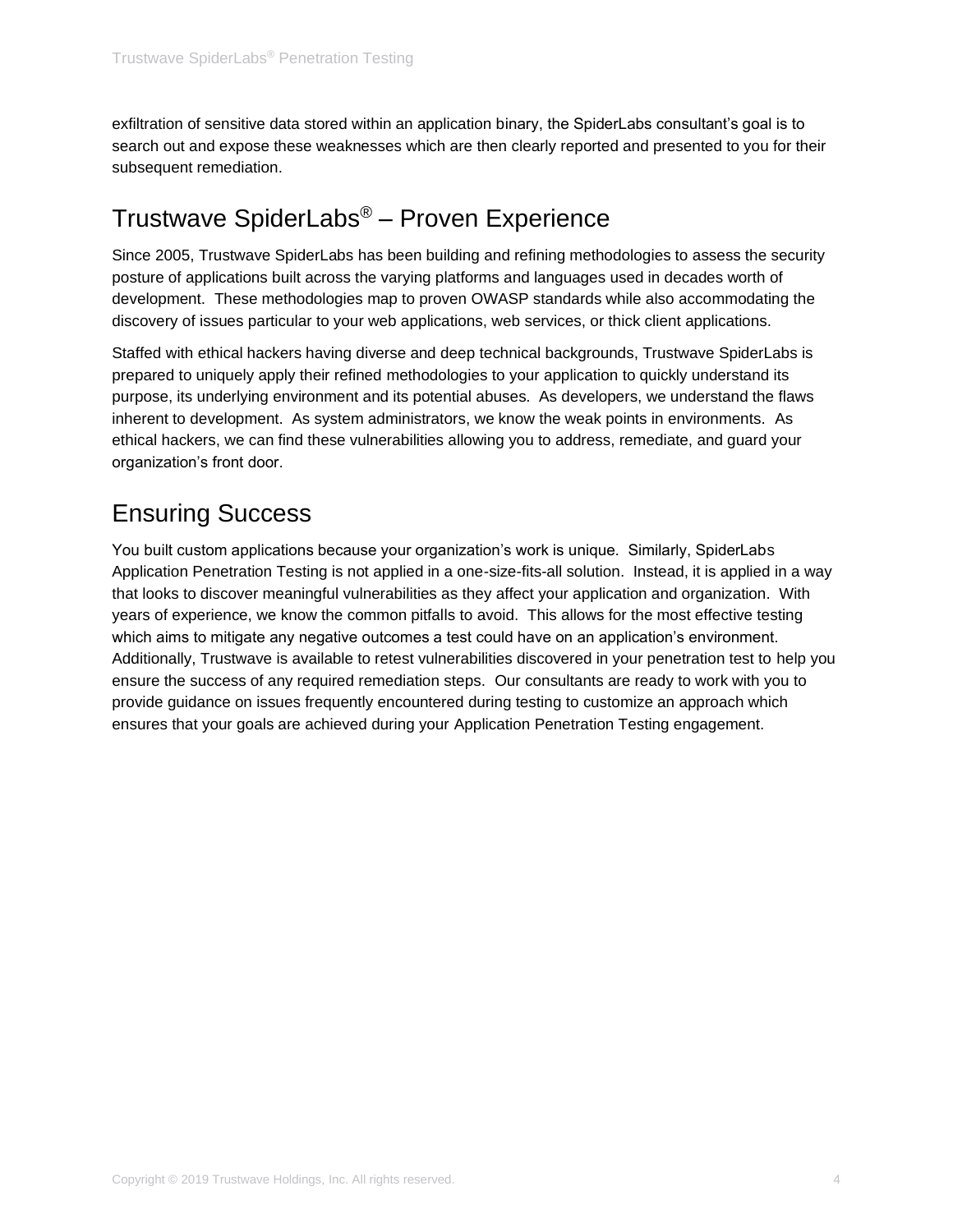# <span id="page-4-0"></span>Trustwave SpiderLabs® Mobile Application Penetration Testing

#### Mobile Applications –Your Application in the Public Domain

**Mobile applications represent easily accessible targets for attackers. Many of these applications can be acquired from app stores or simply from lost/stolen devices. Mobile applications, the data which they handle and the backend systems which they communicate with will end up out in the wild and in the crosshairs of hackers.** 

#### Why Mobile Application Penetration Testing?

Mobile application development is difficult and time consuming. The task of automating a business process which reflects the nuances of your organization's varying workflows can be a daunting challenge even to the most experienced of developers who are focused on ensuring that the application not only functions correctly but also performs efficiently on their given platforms. Software testing is often performed to positively verify functionality before the application is deployed to its larger and often public audience. However, this testing is rarely aimed at discovering the potential abuses of business logic, authentication/authorization implementations or the risks associated with the application's underlying device.

#### Benefit from an In-Depth, Yet Straightforward Approach

Trustwave SpiderLabs has performed numerous mobile application penetration tests giving them a unique insight into the issues which continuously affect applications. As a starting point, a "gray box" approach is used in conjunction with a combination of manual and automated testing. This approach provides the SpiderLabs consultant with various pieces of information about your application prior to the test in order to evaluate the application as it would exist in production. While these conditions would be made available over longer durations of time to an attacker through, for example, self-registered users and subsequent use of the application, SpiderLabs will work to balance the inherent time limitations of the engagement to ensure that both a breadth and depth of testing is applied to your application over the duration of the Mobile Application Penetration Test.

### Automated vs Manual Testing

Attackers will use combinations of automated and manual testing in order to exploit your application. SpiderLabs uses their expert knowledge of best-of-breed security software along with their own custom tooling to ensure a breadth of coverage across the application's surface. Automation, however, never replaces the impact which an experienced hacker will bring to bear on the technology, environment, or workflows which your application exposes. The application's purpose and functionality seen through the eyes of an experienced SpiderLabs consultant is often where the most interesting or peculiar vulnerabilities can be found. From abusing the business rules and security constraints of software, to the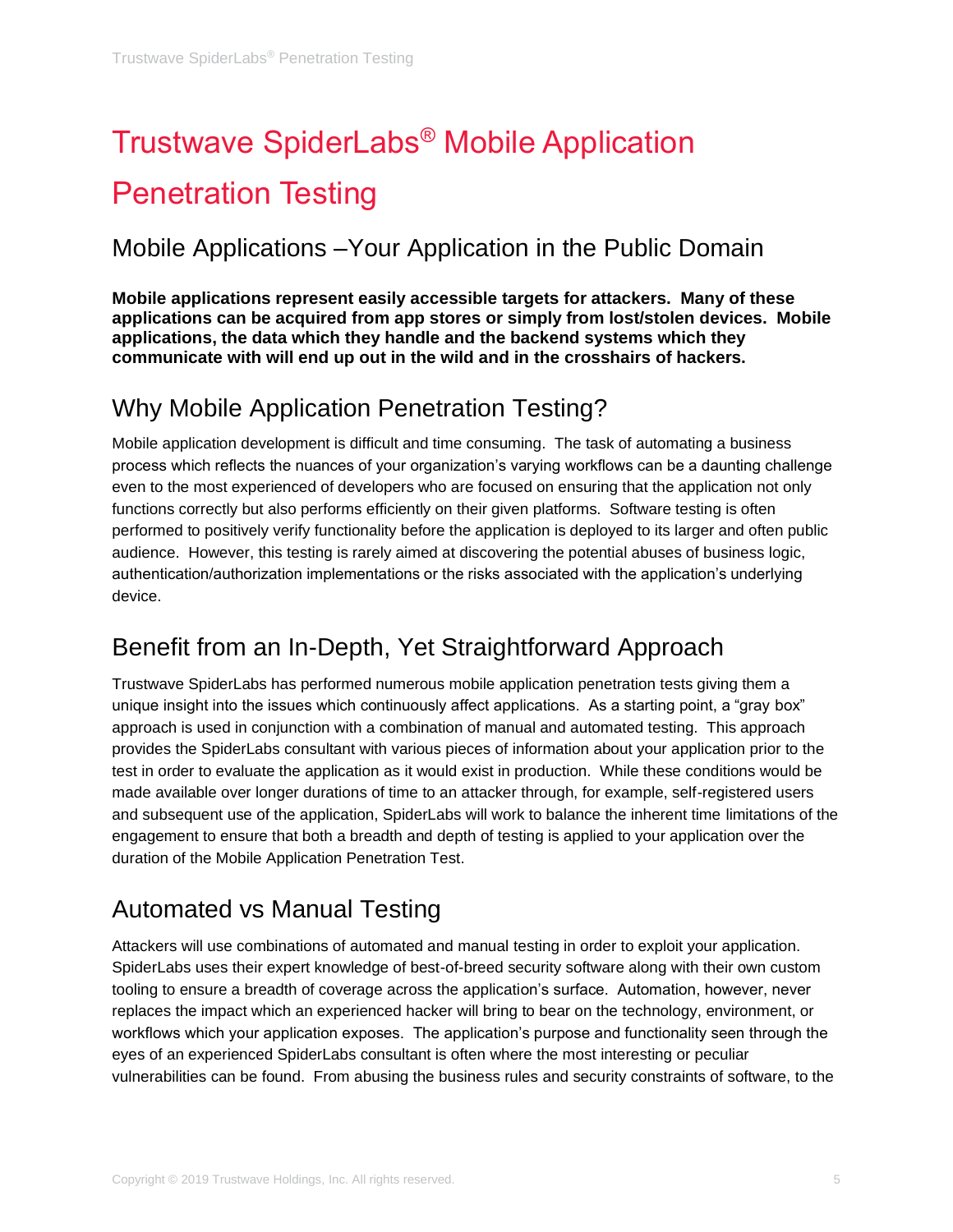exfiltration of sensitive data stored within an application binary, the SpiderLabs consultant's goal is to search out and expose these weaknesses which are then clearly reported and presented to you for their subsequent remediation.

#### Trustwave SpiderLabs® – Proven Experience

Since 2009, Trustwave's SpiderLabs has been building and refining methodologies to assess the security posture of mobile applications built across the Android and iOS platforms. These methodologies map to proven OWASP standards while also accommodating the discovery of issues particular to your application and their effect on the devices which run them.

Staffed with ethical hackers having diverse and deep technical backgrounds, SpiderLabs is prepared to uniquely apply their refined methodologies to your application to quickly understand its purpose, its underlying environment and its potential abuses. As developers, we understand the flaws inherent to development. As sysadmins, we know the weak points in environments. As ethical hackers, we can find these vulnerabilities allowing you to address, remediate, and guard your organization's front door.

#### Ensuring Success

Your application was built to meet a specific need. Similarly, SpiderLab's Mobile Application Penetration Testing is not applied in a one-size-fits-all solution. Instead, it is applied in a way that looks to discover meaningful vulnerabilities both in your application and the backend services they communicate in order to determine the effects an attack would have on your application, data, and organization. With years of experience, we know the common pitfalls to avoid. This allows for the most effective testing which aims to discover vulnerabilities while at the same time mitigating any negative outcomes a test could have on an application's environment. Additionally, Trustwave is available to retest vulnerabilities discovered in your penetration test to help you ensure the success of any required remediation steps. Our consultants are ready to work with you to provide guidance on issues frequently encountered during testing to customize an approach which ensures that your goals are achieved during your Mobile Application Penetration Testing engagement.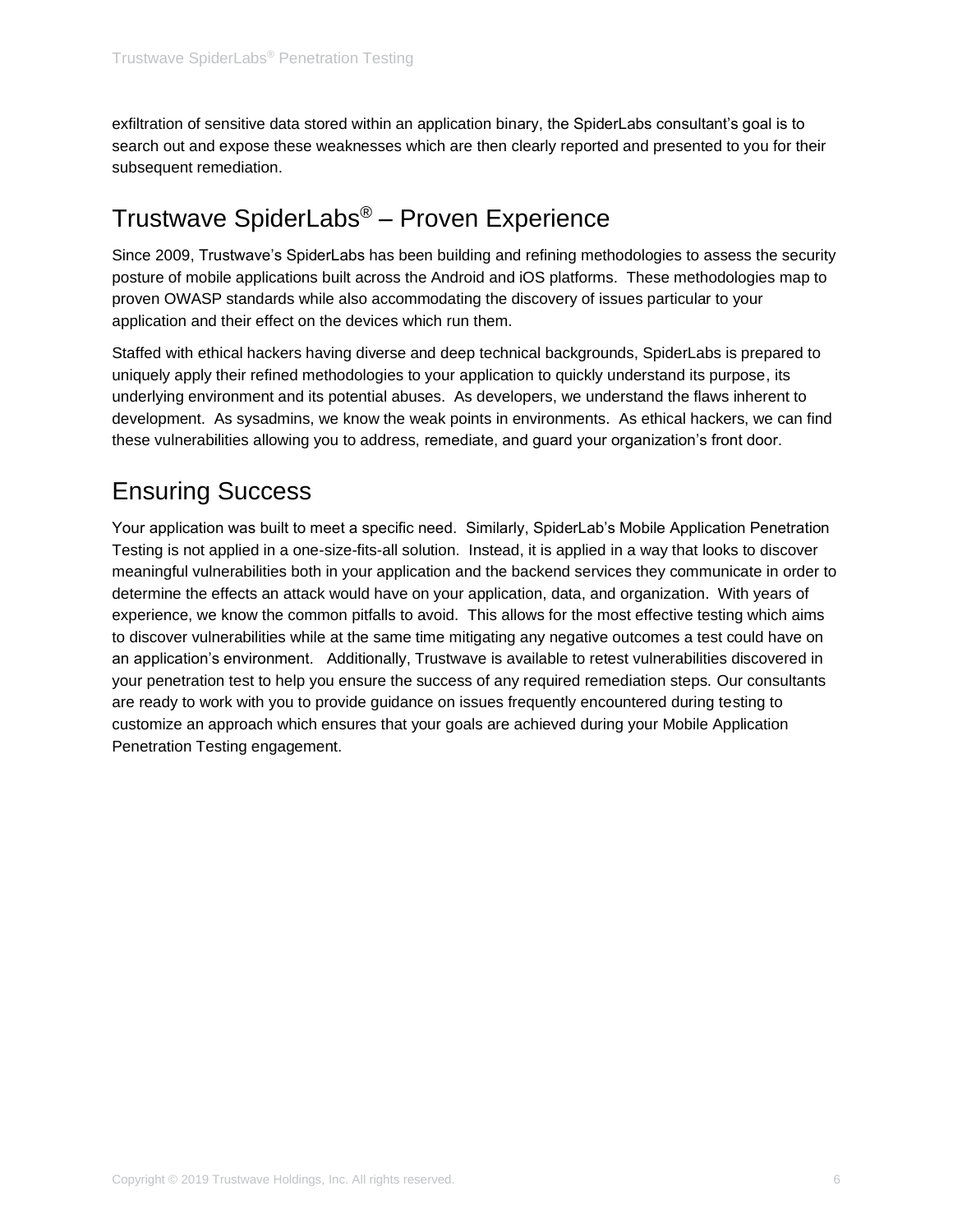# <span id="page-6-0"></span>Trustwave SpiderLabs® External Network Penetration Testing

#### The Enterprise Network – The Nerve System of Your **Organization**

**The network is one of your organization's most critical assets. It allows everyone in the enterprise to access tools they need to be successful. External penetration testing provides perspective on a network from an attacker's eyes. Insecure settings, weak passwords, misconfigurations and missed patches can be footholds for attackers to gain access to your network and your data.** 

**Each year, Trustwave conducts over 4,000 penetration tests for client around the world. Through the principles of offensive security, security leaders are able to obtain assurance that their network is secure from direct attacks by determined individuals.**

#### Why Network Penetration Testing

A network penetration test is very different from a vulnerability assessment. Vulnerability assessments focus on identifying all potential vulnerabilities typically through fingerprinting, regardless of their potential impact on a network. Penetration tests on the other hand focus on exploitable conditions that can be chained together to allow an attacker to further access into the target network. The process of aggregating all vulnerabilities detracts from the true focus of a real world attacker, who is only looking for a singular weakness which can be exploited to gain a foothold on the target network, and potentially leveraged further to find deeper vulnerabilities likely not reachable from the network perimeter. The ultimate goal is to obtain control over the target systems so that sensitive data can be discovered and exfiltrated.

#### Attack Phases

A penetration test consists of three primary phases:

- Network Reconnaissance
- Vulnerability Identification
- Vulnerability Exploitation

**Network reconnaissance** is the process of mapping out the target network to identify open ports and services, which comprise the attack surface. TCP and UDP port scans, protocol scans and other techniques are leveraged to create a picture of the target network.

**Vulnerability identification** utilizes a combination of automated and manual techniques to identify potential weak choke points in the network. The results from the network reconnaissance phase are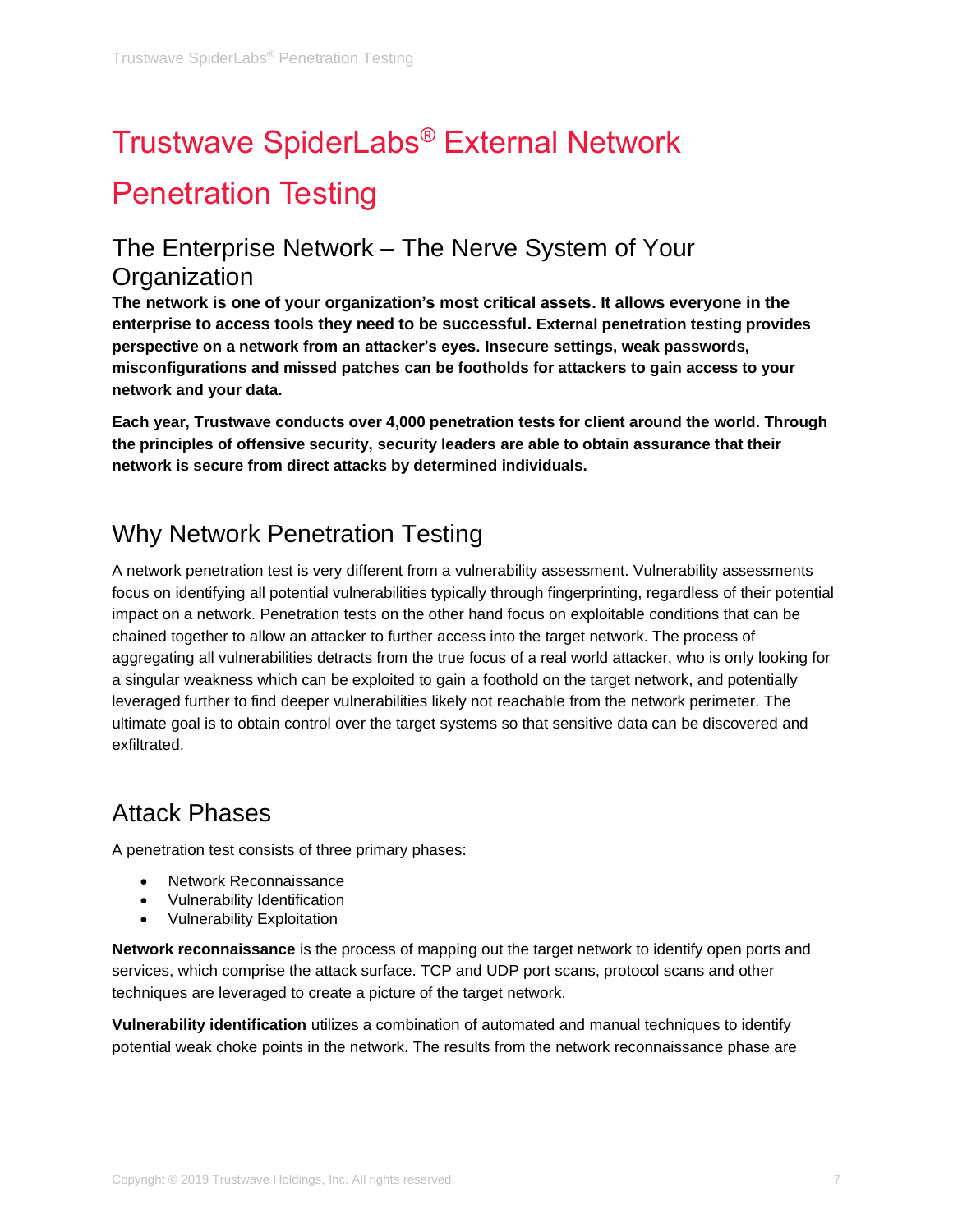leveraged to provide a focus for manual testing, examining areas which are most likely to have exploitable conditions first and foremost.

**Vulnerability exploitation.** For network penetration tests, vulnerabilities are only given a higher than informational risk rating if it is possible to demonstrate a proof-of-concept or leverage an actual exploit against the vulnerability. Vulnerabilities identified on the basis of version alone which cannot be actively demonstrated are not reported; these types of issues belong in vulnerability assessment reports. In this way, the findings presented represent a profile of the true risk to the network, and attention can be focused on addressing the primary issues.

Note that the process of reconnaissance, vulnerability identification and exploitation are cyclical. When a vulnerability is exploited it may lead to further potential for reconnaissance and vulnerability identification once a foothold is gained on a target system. Similarly, vulnerability identification may not be completed before exploitation occurs. In the real world, an attacker would not wait to complete a vulnerability assessment before exploiting a weakness as their true goal is only to gain access to the target systems. Therefore, SpiderLabs penetration tests mimic the same behavior in order to most closely simulate a realworld attack. The goal of the test is depth of penetration, as opposed to breadth of deviations from best security practices on the surface of the network. However, our managed penetration testing services also provide a validated vulnerability assessment, which can be used to provide a picture of all confirmable vulnerabilities affecting the external surface of the network. Trustwave recommends that penetration tests are complemented by validated vulnerability scans to gain a complete picture of the network's security profile.

#### Phishing Attacks

Our more advanced external penetration tests also provide a social engineering/phishing service. It is common these days for firewalls to filter access to almost all services which would otherwise be reachable. Likewise, Web Application Firewalls (WAF) and other security devices such as Intrusion Prevention Systems (IPS) may be effective in protecting web applications and other external services from attack. It is not uncommon for a network penetration test which focuses exclusively on direct network-based attacks against the target systems to fail to affect penetration. Human beings with legitimate access to the target systems are the often therefore the primary target of attacks nowadays. Our advanced penetration tests simulate a real-world phishing attack.

The network perimeter of the target organization is assessed through a process of Open Source Engineering, to identify potential systems which could be cloned so as to appear as a legitimate service provided by the target organization. A fictitious scenario is then constructed as a ruse to attempt to coax recipients of the email into clicking on an attacker-supplied link. The link refers to a cloned website controlled by SpiderLabs. Victims of the attack may be tricked into providing credentials to the web server, which provides credentials that can then be used to access legitimate services. Phishing attacks are an effective way of assessing the level of security awareness training within an organization and can be used to train employees to identify phishing attacks.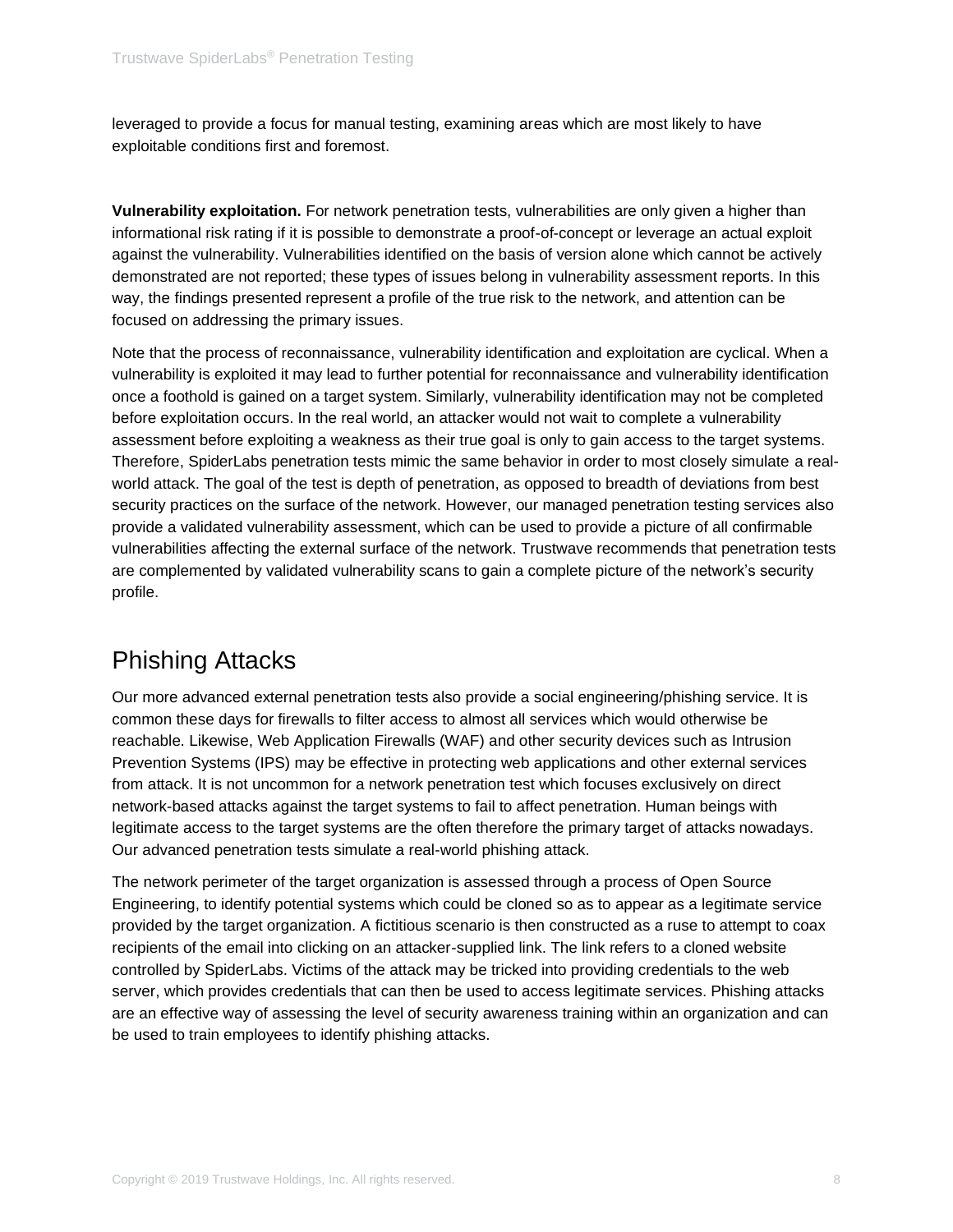# <span id="page-8-0"></span>Trustwave SpiderLabs® Internal Network Penetration **Testing**

#### The Enterprise Network – The Nerve System of Your **Organization**

The network is one of your organization's most critical assets. It allows everyone in the enterprise to access tools they need to be successful. External penetration testing provides perspective on a network from an attacker's eyes. Insecure settings, weak passwords, misconfigurations and missed patches can be footholds for attackers to gain access to your network and your data.

Each year, Trustwave conducts over 4,000 penetration tests for client around the world. Through the principles of offensive security, security leaders are able to obtain assurance that their network is secure from direct attacks by determined individuals.

#### Why Internal Network Penetration Testing

An internal penetration test differs from an external penetration test in that the prerequisite of access to the internal network is supplied. External penetration tests occur from the public Internet, while internal network tests begin from a position of privileged access to an internal network segment. Most real-world compromises occur from within a network's perimeter as external perimeters are often well secured by firewalls.

#### Benefit from Our Comprehensive Approach

A network penetration test is very different from a vulnerability assessment. Vulnerability assessments focus on identifying all potential vulnerabilities typically through fingerprinting, regardless of their potential impact on a network. Penetration tests on the other hand focus on exploitable conditions that can be chained together to allow an attacker to further access into the target network. The process of aggregating all vulnerabilities detracts from the true focus of a real world attacker, who is only looking for a singular weakness which can be exploited to gain a foothold on the target network, and potentially leveraged further to find deeper vulnerabilities likely not reachable from the network perimeter. The ultimate goal is to obtain control over the target systems so that sensitive data can be discovered and exfiltrated.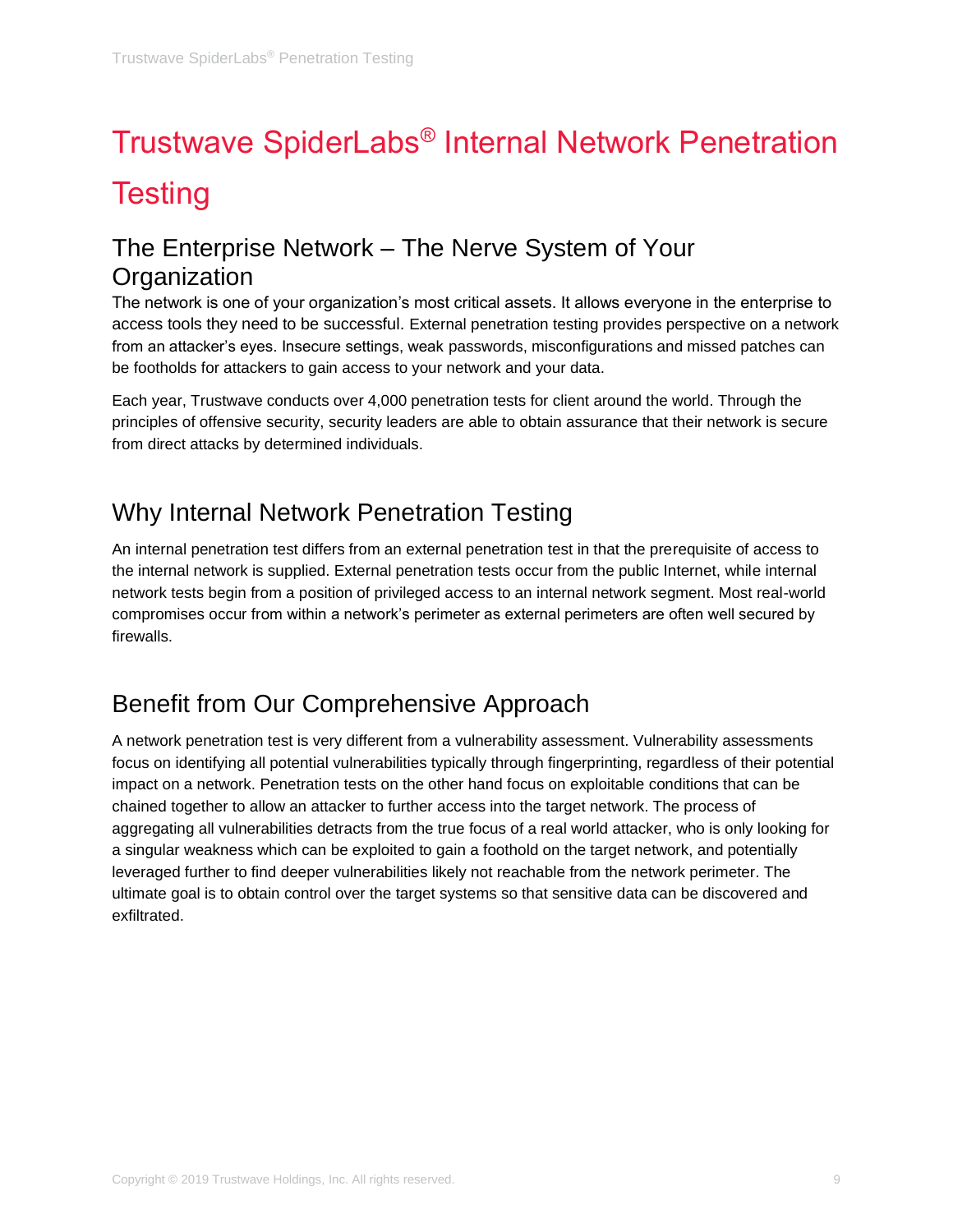#### Attack Phases

A penetration test consists of three primary phases:

- Network Reconnaissance
- Vulnerability Identification
- Vulnerability Exploitation

**Network reconnaissance** is the process of mapping out the target network to identify open ports and services, which comprise the attack surface. TCP and UDP port scans, protocol scans and other techniques are leveraged to create a picture of the target network.

**Vulnerability identification** utilizes a combination of automated and manual techniques to identify potential weak choke points in the network. The results from the network reconnaissance phase are leveraged to provide a focus for manual testing, examining areas which are most likely to have exploitable conditions first and foremost.

**Vulnerability exploitation.** For network penetration tests, vulnerabilities are only given a higher than informational risk rating if it is possible to demonstrate a proof-of-concept or leverage an actual exploit against the vulnerability. Vulnerabilities identified on the basis of version alone which cannot be actively demonstrated are not reported; these types of issues belong in vulnerability assessment reports. In this way, the findings presented represent a profile of the true risk to the network, and attention can be focused on addressing the primary issues.

Note that the process of reconnaissance, vulnerability identification and exploitation are cyclical. When a vulnerability is exploited it may lead to further potential for reconnaissance and vulnerability identification once a foothold is gained on a target system. Similarly, vulnerability identification may not be completed before exploitation occurs. In the real world, an attacker would not wait to complete a vulnerability assessment before exploiting a weakness as their true goal is only to gain access to the target systems. Therefore, SpiderLabs penetration tests mimic the same behavior in order to most closely simulate a realworld attack. The goal of the test is depth of penetration, as opposed to breadth of deviations from best security practices on the surface of the network. However, our managed penetration testing services also provide a validated vulnerability assessment, which can be used to provide a picture of all confirmable vulnerabilities affecting the external surface of the network. Trustwave recommends that penetration tests are complemented by validated vulnerability scans to gain a complete picture of the network's security profile.

#### Pivoting

It is not uncommon for direct attacks against the target networks during an internal penetration test to fail. There may be extensive filtering in place, preventing access to sensitive services within the target network. In certain cases, there may be no direct access to the targets whatsoever. The methodology employed during internal penetration tests mimics that used by real world attackers. Even in the most basic penetration test service, systems within the local network are assessed for vulnerabilities which could be leveraged to compromise them. Even though these systems do not constitute the targets, there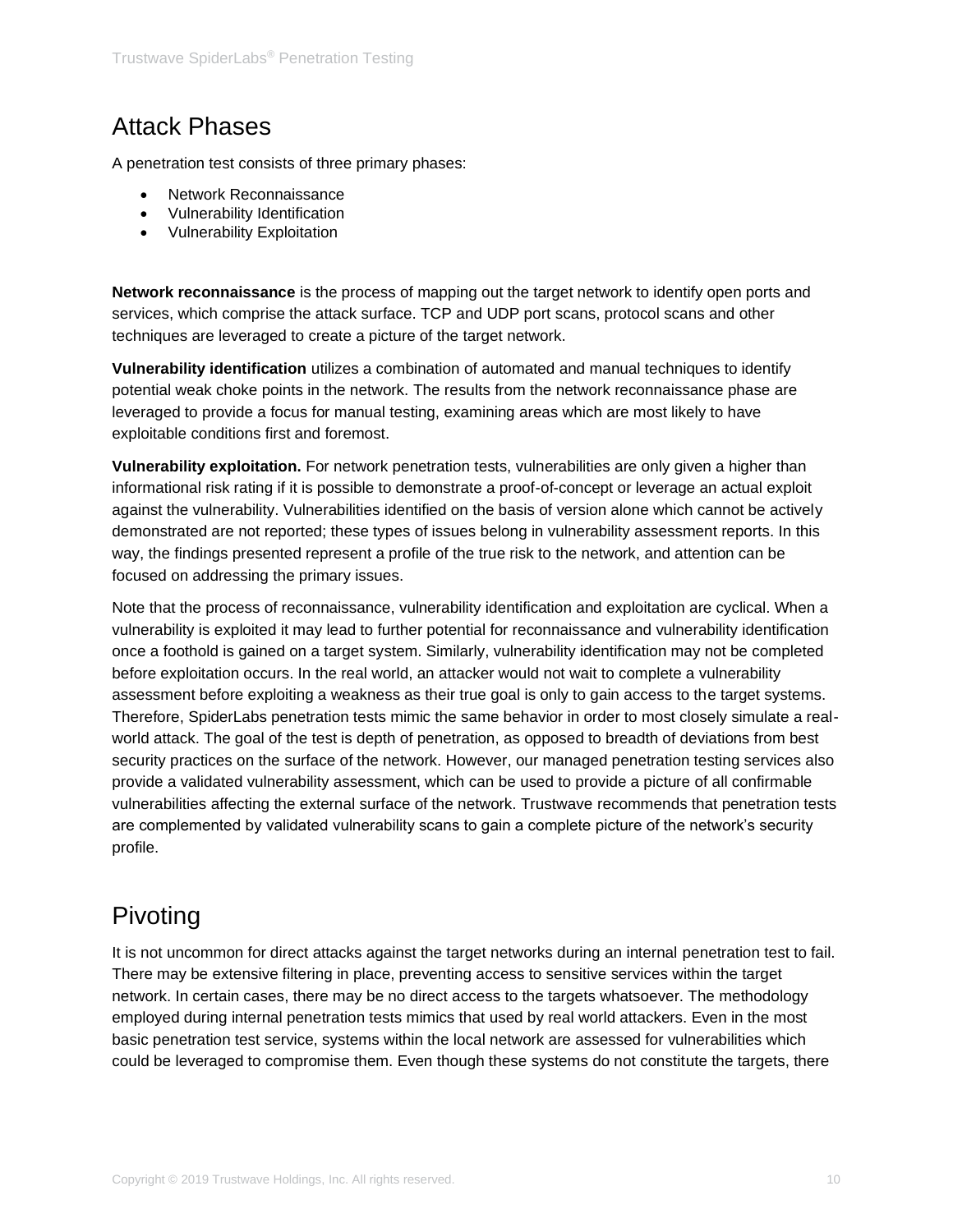may be more privileged access from a system resident within the local network through network segmentation devices such as switches, routers or firewalls. In this way, the process of reconnaissance, vulnerability identification and exploitation is repeated. If a system within the local network is compromised, attempts are made to pivot towards the targets with fresh port scans, vulnerability identification and exploitation phases. For our more advanced tests, any system which can be connected to from the testing origin network is in scope. These include systems not within the local network or the target network(s).

#### Network Data Manipulation

Direct attacks against local, non-target systems or target systems may fail due to sufficient patching and hardening. However, unlike external tests, internal penetration tests do not rely exclusively on being able to directly exploit vulnerabilities resident within accessible systems. It is not uncommon for data to be transiting the network which can be manipulated. An example is Address Resolution Protocol (ARP) poisoning, where traffic can be redirected from its intended destination towards the SpiderLabs attacking system. There may be sensitive data such as passwords or credential handshakes traversing the network. Live network traffic data can be captured and potentially attacked via off-line brute-force techniques to gain access to credentials which can be exploited without having to directly gain access to any patched system via a binary exploitation. There are numerous protocols which can be poisoned or manipulated to trick local systems into interacting with the attacker machine. In this way, an internal penetration test can detect vulnerabilities which extend beyond those which are permanently resident within accessible running services. A vulnerability scan would not detect any vulnerability that can be exploited by protocol manipulation, as doing so relies on observation of typical traffic traversing the network. Therefore, an internal penetration test is the only way of assessing the true security posture of a network.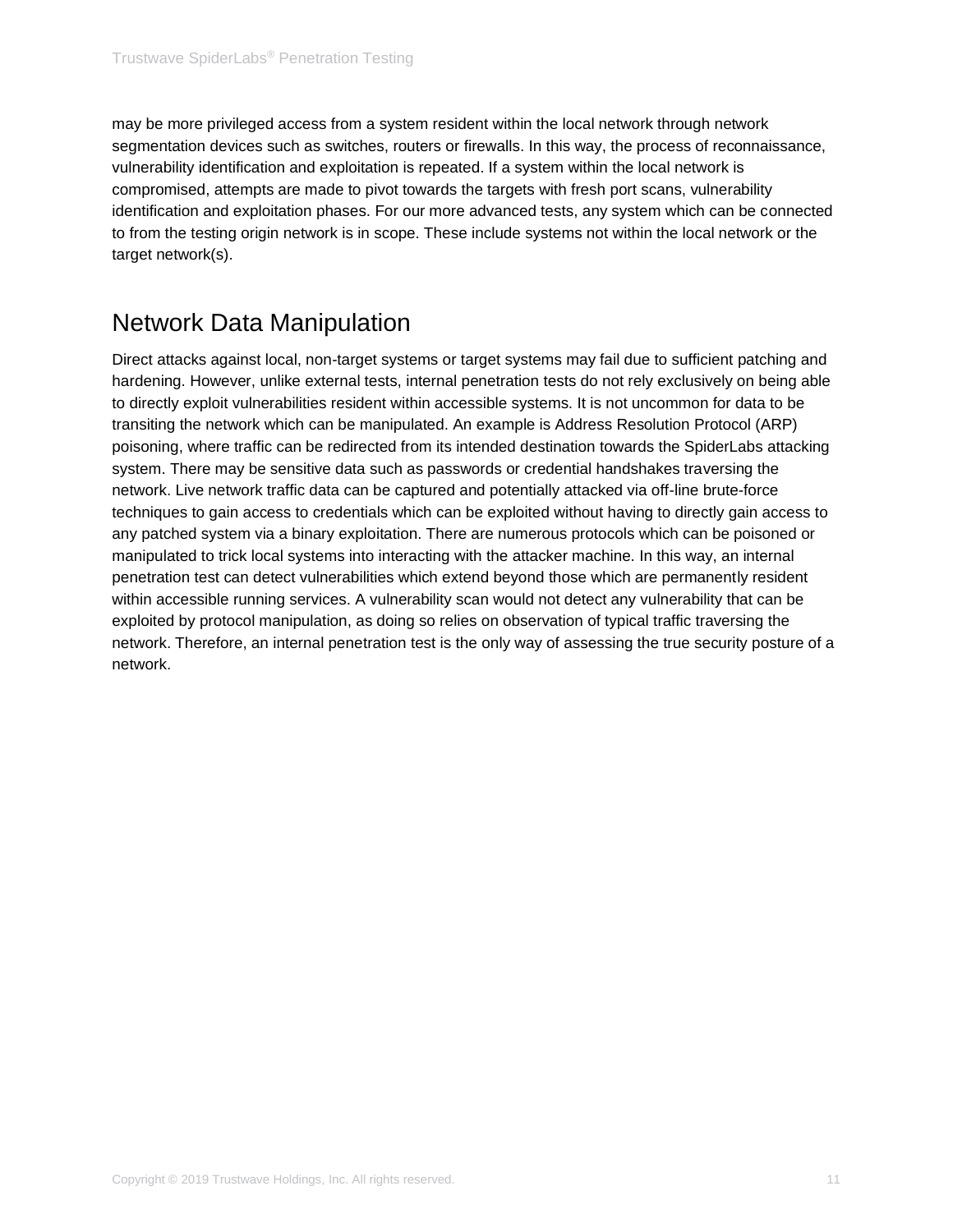# <span id="page-11-0"></span>Trustwave SpiderLabs® Active Directory Testing

#### Active Directory Review

Operation issues and technical debt are the primary root cause issue for data breaches.

Active Directory (AD) is the beating heart of an organization and is ultimately where a malicious threat actor, either internal or external, will focus their efforts. The advantages of AD compromise to an attacker mean unlimited access to all internal resources, accounts and workstations.

#### Why SpiderLabs?

Our comprehensive and best of breed AD review methodology will evaluate the configuration and security of your Active Directory assets. Through our methodology, we will ensure that defense in-depth and resiliency are integral factors of your AD design to slow attackers down, create detection points for your internal team and protect critical assets. AD is a complex infrastructure; to ensure a comprehensive view, the SpiderLabs methodology covers four key categories:

#### Managing Domains and Forests

We focus on the configuration of Forest to Forest and Forest to Domain relationships and identify issues with Trusts, protocol configuration and control of core assets such as Domain Controllers.



- Configuration of Active Directory Forest and Domain
	- [Network Isolation](https://wiki.trustwave.com/display/sl/AD+Templates#ADTemplates-Poor_Network_Isolation)
	- [Privileged Access Workstations](https://wiki.trustwave.com/display/sl/Privileged+Access+Workstations)
- Forest an[d Domain Functional Level](https://wiki.trustwave.com/display/sl/AD+Templates#ADTemplates-functional_level)
- [Active Directory Trust configuration and security](https://wiki.trustwave.com/display/sl/AD+Templates#ADTemplates-domain_trusts)
- Forest and Domain Trust Directions
- Protocol Signing (SMB, LDAP)
- Organizational Units
- Network footprint of domain controllers, resilience (if any), orphaned user, group and computer objects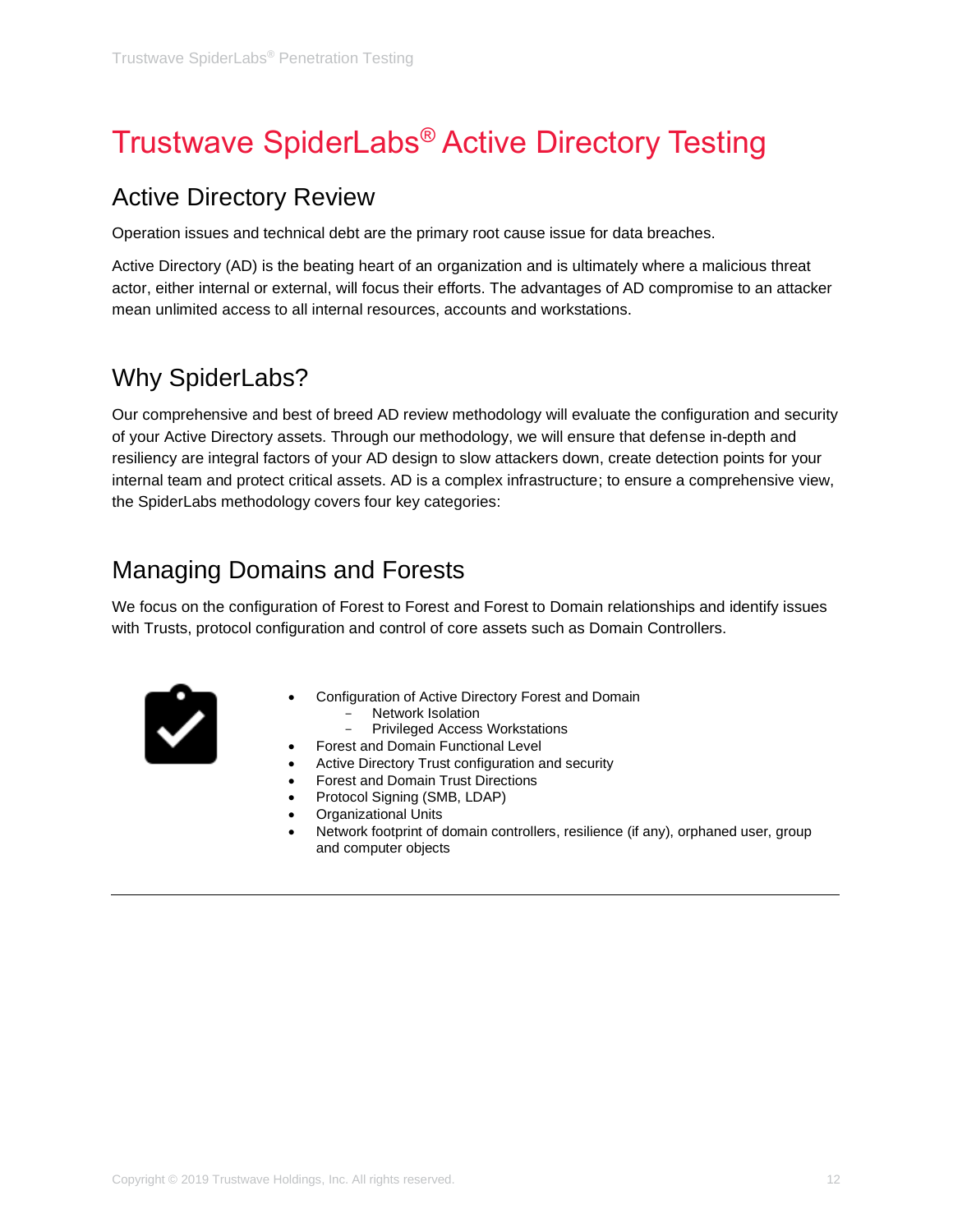#### Controlling the Endpoints

The endpoints are the initial foothold for an attacker; therefore, how these are managed and controlled can be an effective tactic in disrupting attackers. We review their managed states, applied policies for endpoints, and logging of local access.



- Patching management policy across the Windows estate
- Domain Password policy configuration
- LAPS deployment
- Password hash storage techniques (LM/NTLM):
- Security Group Policy Review
- Security Template Baselines
- Auditing and Logging
- Auditing Service Accounts • Group Policy Objects
- Application Whitelisting / Windows Defender Application Control (WDAC)
- Bit locker- Best practice review

#### User Access Controls

Users need access to network assets. We examine the permissions users have, explicit and implicit group membership, and local administrative controls.



- User access rights and privileges
- Group Memberships
- Delegated Administrative Rights
- Local Administrative Controls
- Kerberos Best practice review
- DACLs/ACEs
- Token Impersonation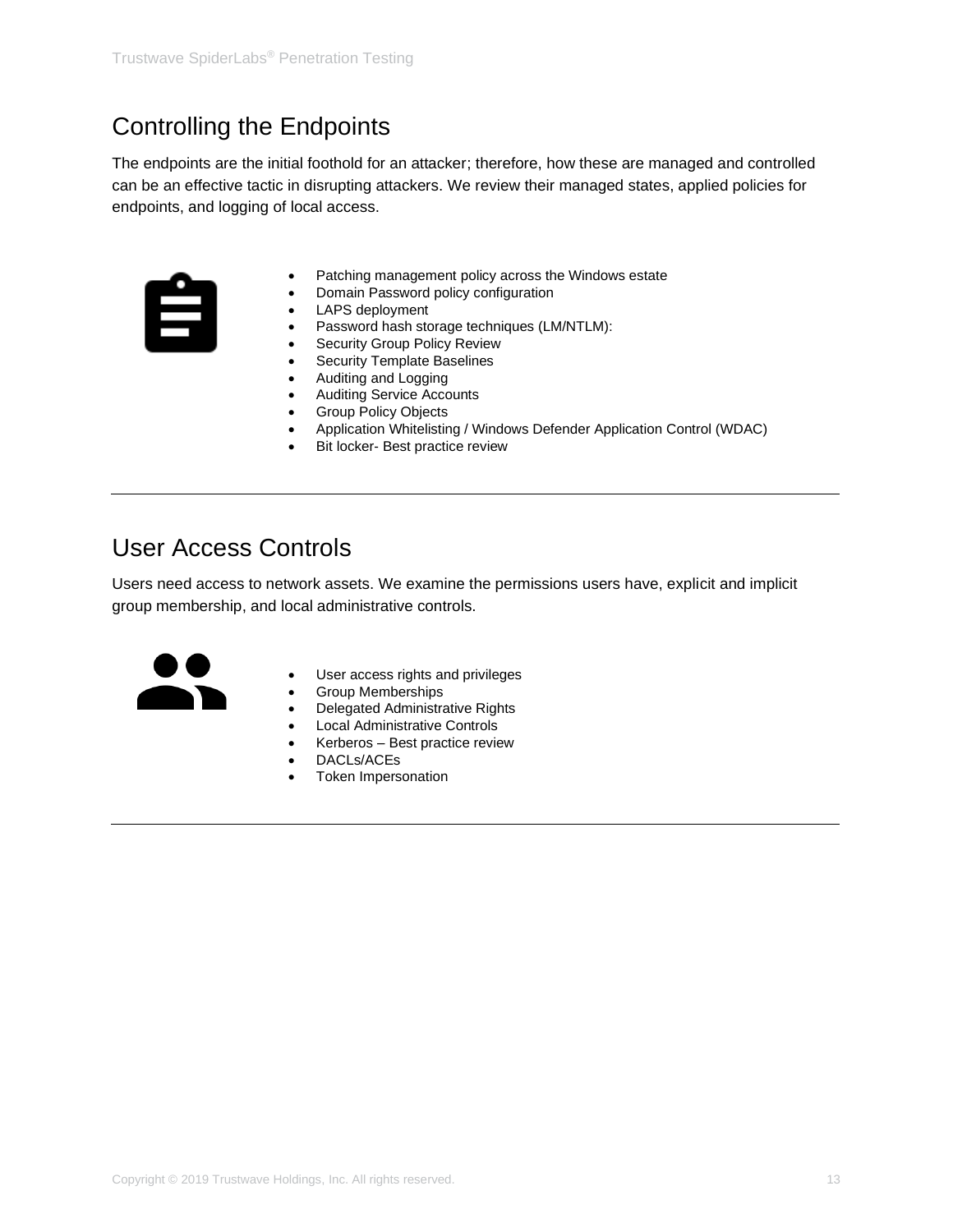#### Additional Product Add-on:

#### Active Directory Attack Resilience

This extended area of the service analyzes how an attacker might enumerate the directory and helps identify privilege escalation routes.



- Active Directory Password review
- Attack Path Discovery Bloodhound
- Kerberoasting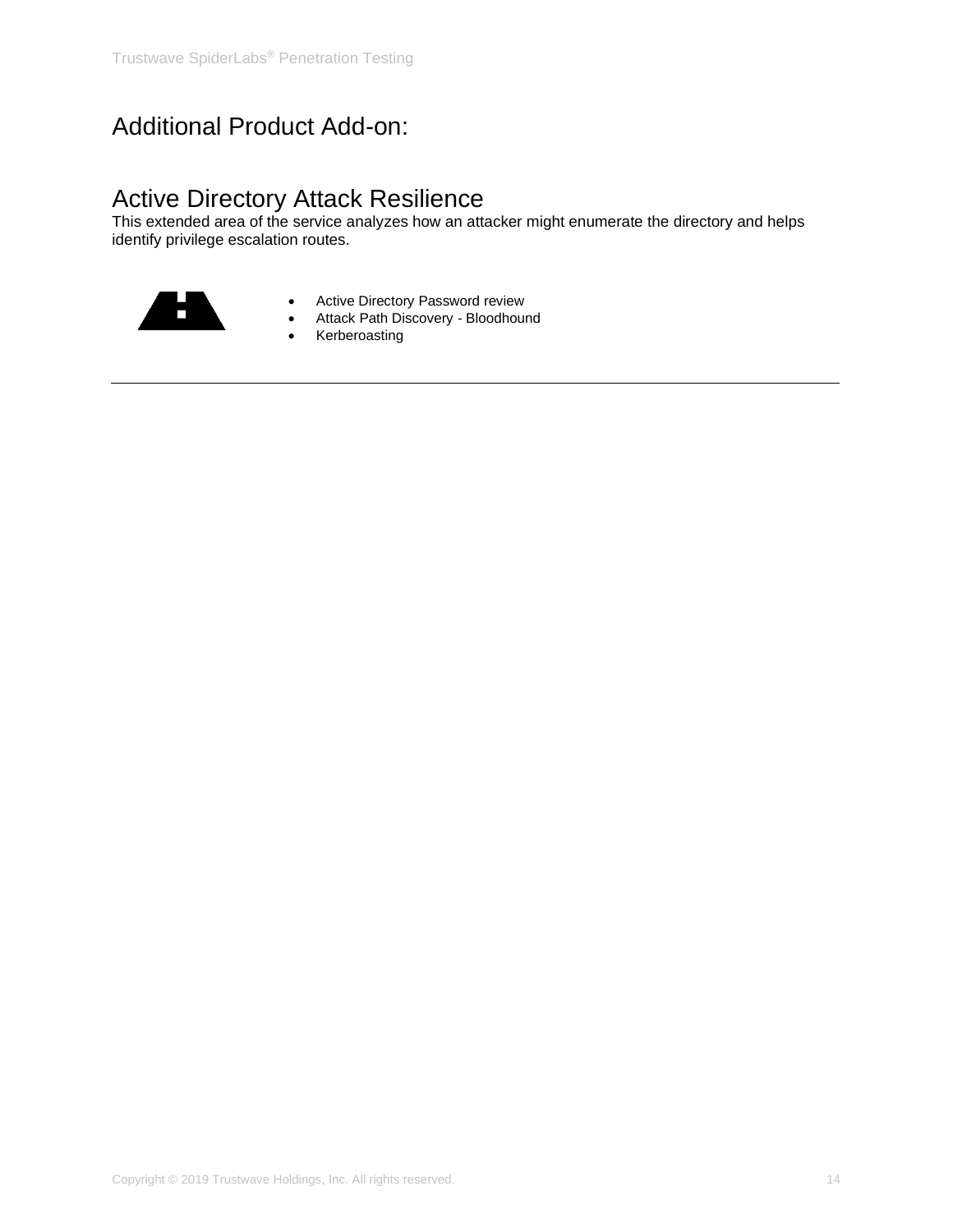## <span id="page-14-0"></span>Trustwave SpiderLabs® Segmentation Testing

**The PCI DSS requires that any scope-reduction controls, where network segmentation is used to reduce the scope of assessment, are validated experimentally through segmentation testing. Trustwave's Segmentation Testing service can be used to confirm that scope-reduction controls are effective and truly isolate the assessed networks from the network where the assessment is taking place.**

#### Our Approach

A segmentation test differs from a penetration test because it contains no vulnerability identification or exploitation phase against the target systems; the only goal is to demonstrate connectivity to the target systems. If connectivity is demonstrated to be possible, the segmentation test has failed and clients can choose to either enhance the ingress/egress filtering between the networks to eliminate the connectivity or perform a full network penetration test to characterize the access. If the out-of-scope networks are not segmented from the in-scope networks, they are brought into scope in accordance with PCI DSS regulations.

#### Methodology

A segmentation test has three primary phases, which are very similar to the methodology deployed in a network penetration test:

- Network Reconnaissance
- Vulnerability Identification
- Vulnerability Exploitation

**Network Reconnaissance** involves performing TCP, UDP and IP protocol scans against the target systems from the perspective of the out-of-scope testing origin network. The tests are done to confirm that no direct connectivity is possible.

**Vulnerability identification** is performed against gateway and network separation devices which are reachable from the testing origin network. In a real-world scenario, even if no direct connectivity is possible to the in-scope network, an attacker may be able to leverage a vulnerability in an adjacent or reachable system which could be exploited to gain connectivity to the targets laterally. Vulnerability identification is performed on network infrastructure systems to identify whether any weakness exists which could be used to modify the ingress/egress filtering rules or whether the system could be used as a 'jump host' to pivot towards the target networks.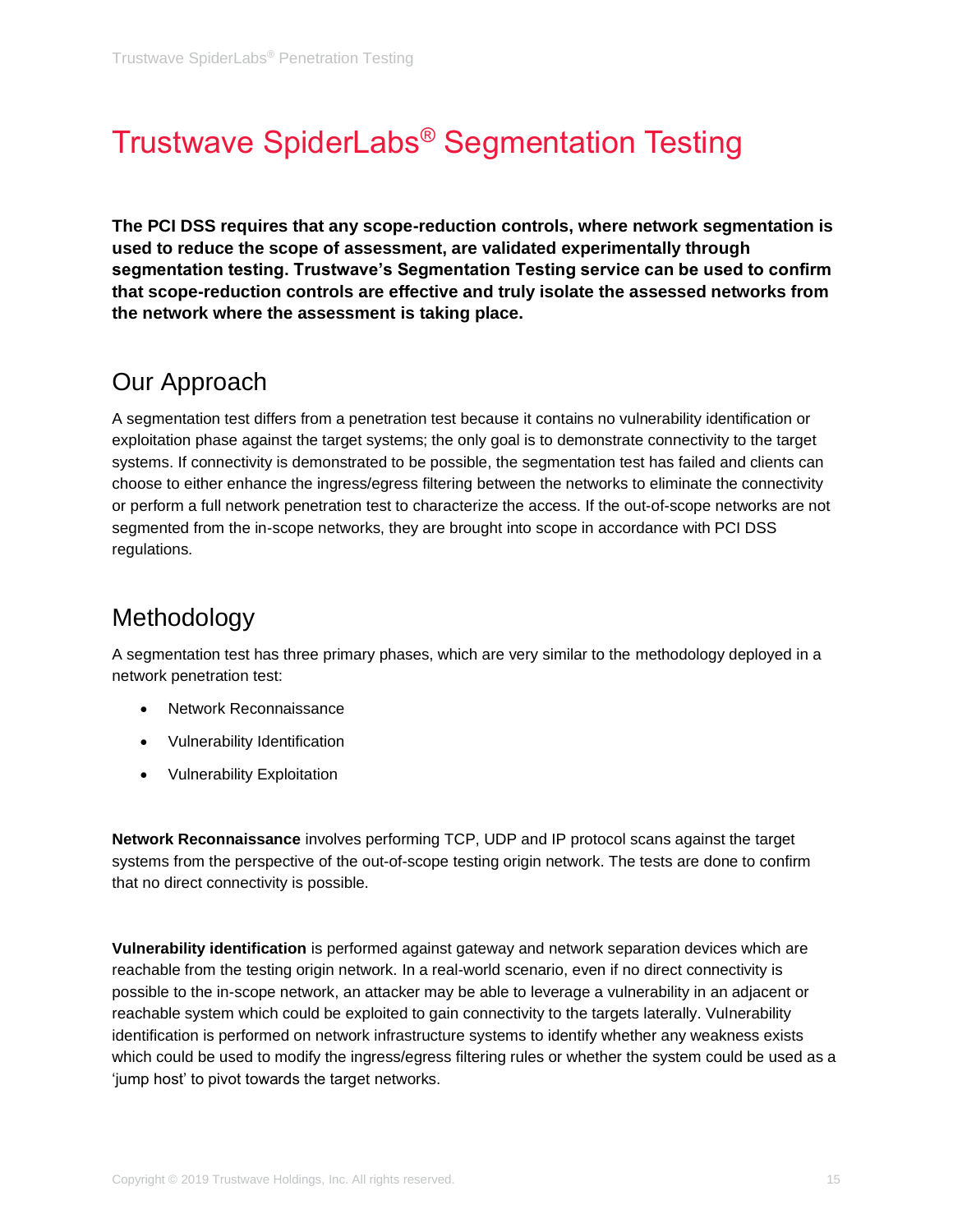**Vulnerability identification and exploitation** is not performed against the target network within a segmentation test, however vulnerabilities within separation devices or network infrastructure components which can be leveraged are exploited in this phase, in order to demonstrate that lateral access to the target networks is possible due to vulnerabilities within network components or connected systems. Please note that Trustwave takes special care to not cause disruption to network traffic flow, so it may not be possible to confirm whether connectivity is possible if doing so presents a quantifiable risk to network availability. In these cases, the vulnerabilities are documented but not exploited.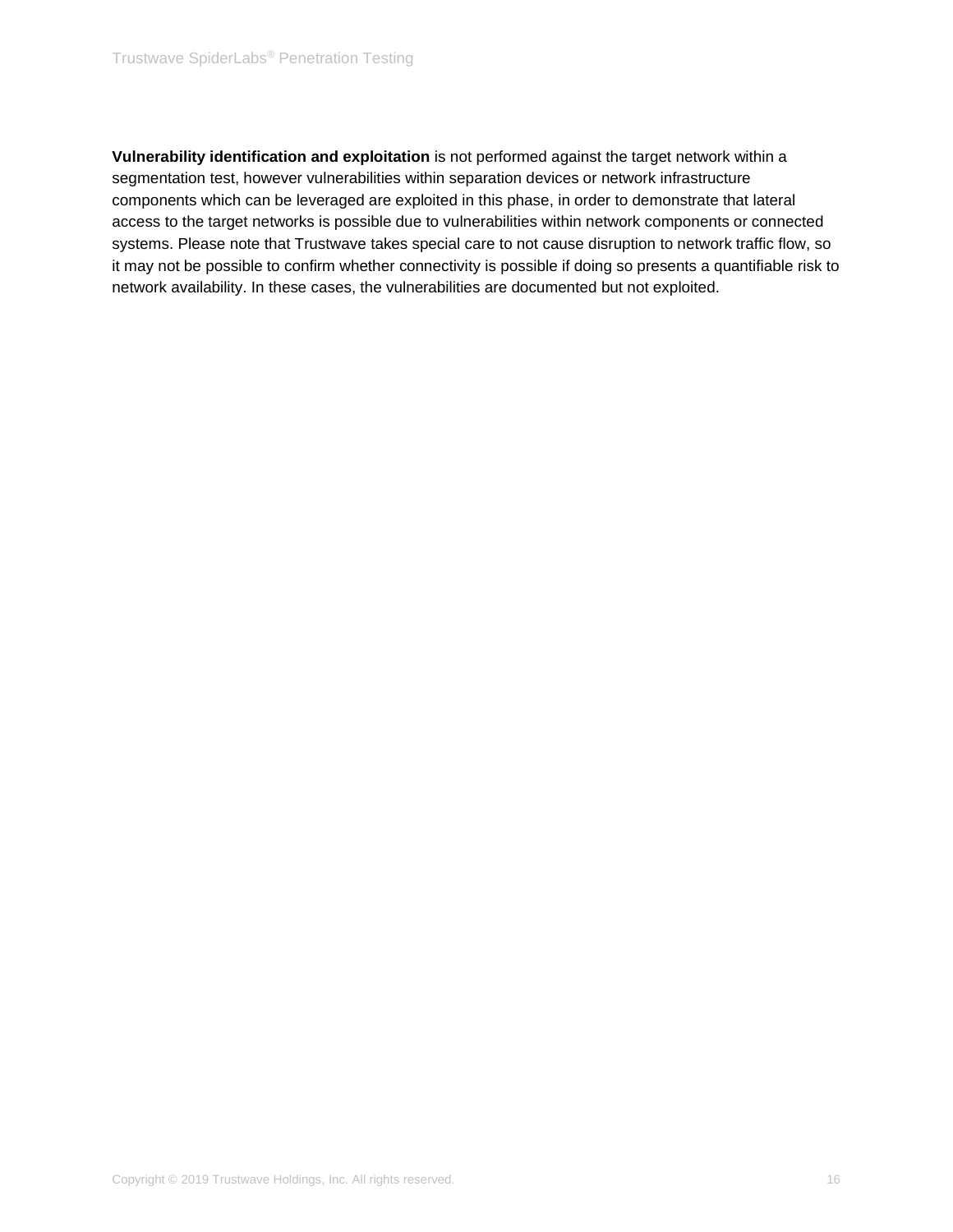## <span id="page-16-0"></span>Trustwave SpiderLabs® Azure Cloud Assessment

**With the proliferation of the cloud in recent years, organizations now more than ever need to ensure that they remain secure and vigilant against malicious cloud-based actors. Misconfigured cloud services are one of the top causes of data breaches.**

**Azure is a collection of cloud computing systems provided by Microsoft. It provides Software-as-a-Service (SaaS), Platform-as-a-Service (PaaS), and Infrastructure-as-a-Service (IaaS) options, all of which have the potential to be misconfigured.**

#### How Can SpiderLabs Help?

Trustwave SpiderLabs brings our unique, comprehensive, and thorough methodology when looking at Azure based environments. As a client, you can rest assured that you'll receive more than an Azure audit; you'll have world class penetration testers applying cutting edge attack vectors to your Azure environments.

#### Being Thorough Increases Maturity

We take the security of your Azure instances very seriously and leave no stone unturned. Some of the areas where we focus our efforts and where we continuously see considerable benefit to the client include:

- Identity and Access Management
- Security Center
- Storage Accounts
- SQL Services
- Logging and Monitoring
- Networking
- Virtual Machine
- Active Directory Integration

The above is only a sample of some of the services we encounter on a typical Azure review; we would ensure that all appropriate services are fully analyzed for weaknesses and areas where security enhancements can be made. For example, we can review your O365 SaaS to ensure that it is secure and can repel attacks from threat actors.

#### **Output**

A final report will be created detailing all issues discovered with business impact, and appropriate recommendations will be made such that each issue can be successfully mitigated.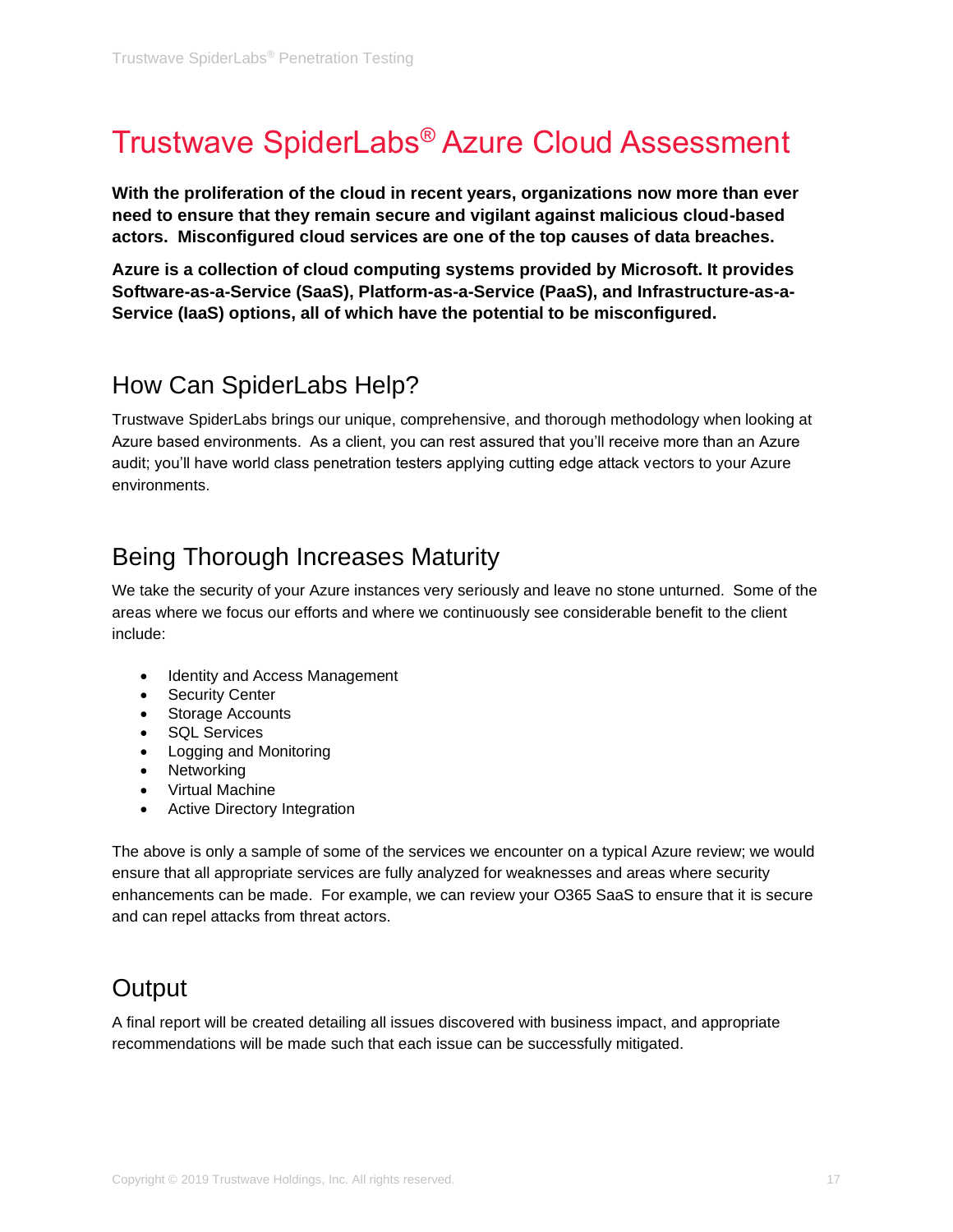## <span id="page-17-0"></span>Trustwave SpiderLabs® Amazon Web Services

**With the proliferation of the cloud in recent years, organizations now more than ever need to ensure that they remain secure and vigilant against malicious cloud-based actors. Misconfigured cloud services are one of the top causes of data breaches.**

**Amazon Web Services (AWS) is a collection of cloud computing systems provided by Amazon. It provides Software-as-a-Service (SaaS), Platform-as-a-Service (PaaS), and Infrastructure-as-a-Service (IaaS) options, all of which have the potential to be misconfigured.**

#### How Can SpiderLabs Help?

Trustwave SpiderLabs brings our unique, comprehensive and thorough methodology when looking at AWS based environments. As a client, you can rest assured that you'll receive more than an AWS audit; you'll have world class penetration testers applying cutting edge attack vectors to your AWS environments.

#### Being Thorough Increases Maturity

We take the security of your AWS instance very seriously and leave no stone unturned. Some of the areas where we focus our efforts and where we continuously see considerable benefit to the client include:

- Key Management Service (KMS)
- Identify and Access Management (IAM)
- Virtual Private Cloud (VPC)
- Security Hub / Inspector
- AMI Hardening
- Directory Services

The above is only a sample of some of the services we encounter on a typical AWS review; we would ensure that all appropriate services are fully analyzed for weaknesses and areas where security enhancements can be made.

#### What Happens When the Worst Thing Happens? Logging to the Rescue.

An often-overlooked aspect of security and maturity is logging. AWS offers excellent logging facilities through CloudWatch and CloudTrail with enhanced anomaly detection. When our team views your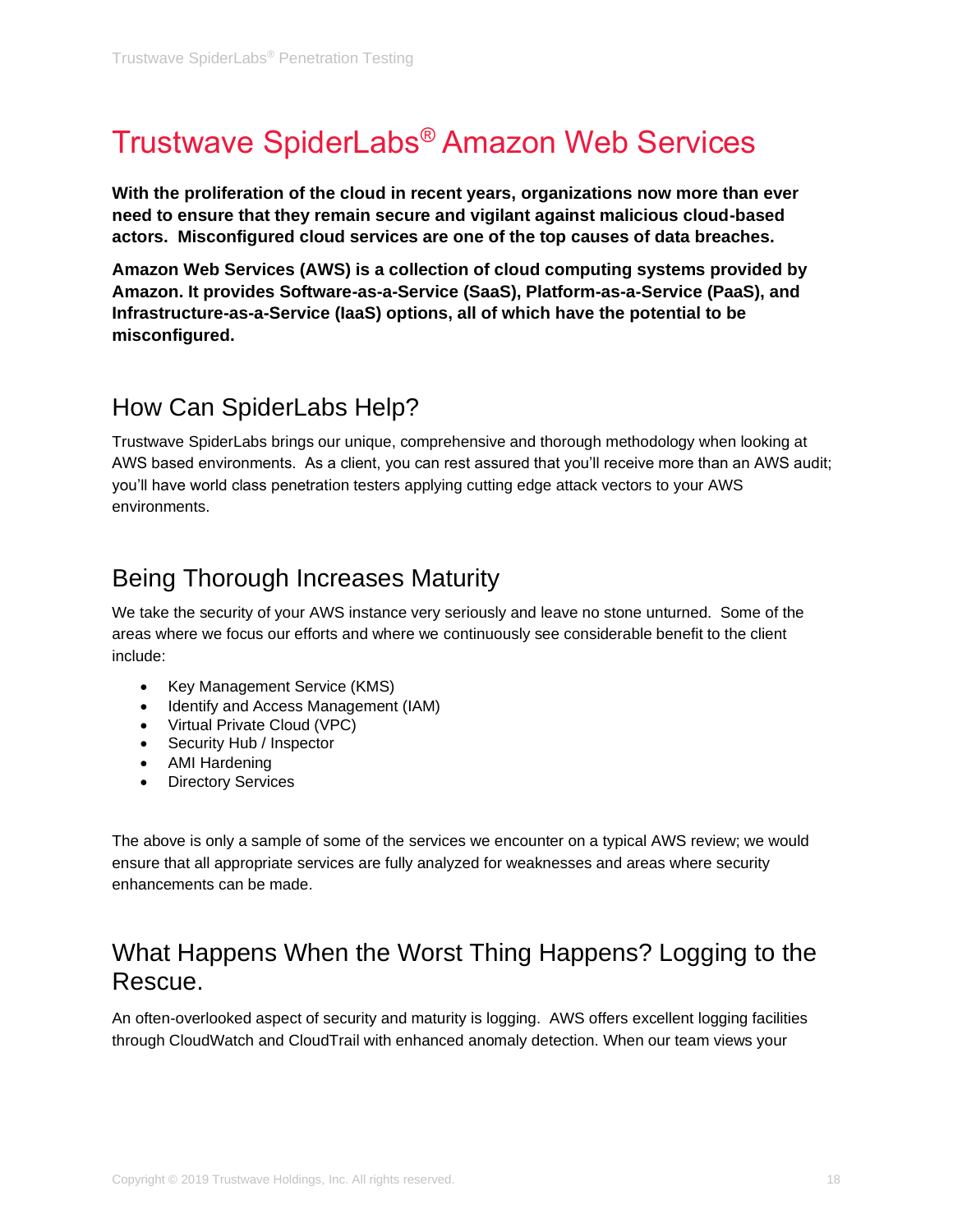configuration, we ensure that appropriate and recommended logging of AWS is achieved for enhanced peace of mind.

#### **Output**

A final report will be created detailing all issues discovered with business impact and appropriate recommendations will be made such that each issue can be successfully mitigated.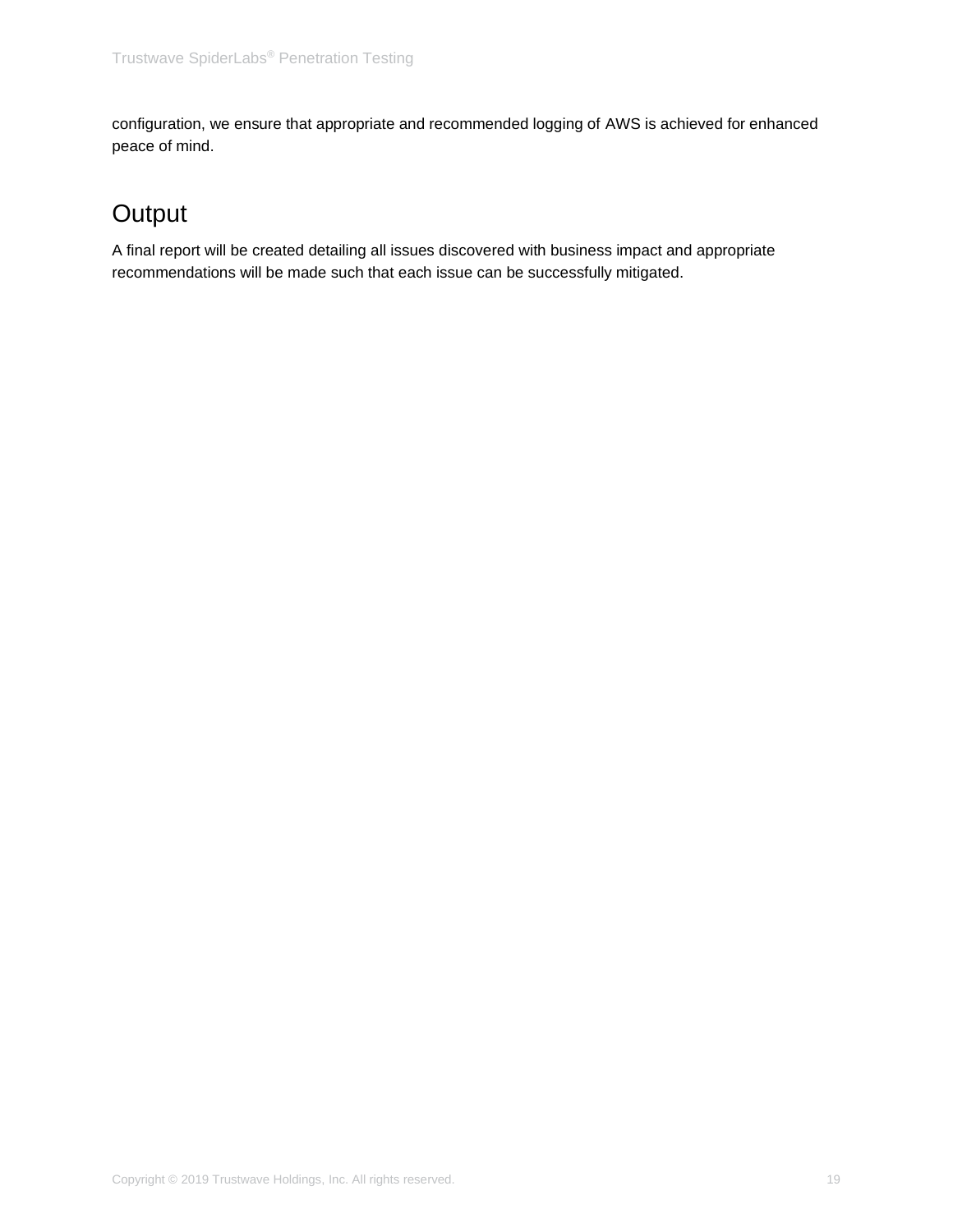# <span id="page-19-0"></span>Trustwave SpiderLabs® Targeted Secure Code Review

**Applications represent an easily accessible target which your organization can make available to attackers located around the globe as well as from within your own organization. From handling critical business processes to brochure-ware, these applications can be the first choice for an attacker looking to deface sites, steal your data, or gain a persistent foothold in your environment.** 

**Your application's code base is where thought becomes tangible, where idea becomes reality. It is the culmination of your ideas – it's your product, your service, and ultimately, your reputation.**

*Developing an application is hard work. The task of automating a business process which reflects the nuances of your organization's varying workflows can be a daunting challenge even to the most experienced of developers who are focused on ensuring that the application not only functions correctly but also performs efficiently. Software testing is often performed to positively verify functionality before the application is deployed to its larger audience. However, software testing rarely looks for the potential abuses of business logic, authentication / authorization implementations, vulnerable thirdparty components or the risks associated with the application's underlying environment.*

#### **A Targeted Approach**

Code review can be automated – there are numerous commercial products which will parse through millions of lines of code in the attempt to uncover insecure coding practices that may negatively affect your application and organization. Unfortunately, the output of these tools can often be a daunting list containing thousands of potential issues leaving the reader to sift through a sea of details in order to separate legitimate issues from noise.

Trustwave's Targeted Secure Code Review is designed to be added to our most advanced Application Penetration Tests (Targeted and Advanced Threat). When coupled with these test types, the Targeted Secure Code Review will maximize the effectiveness and validity of discovered vulnerabilities. By correlating dynamically discovered findings and other potentially sensitive areas of your application with their associated code locations, the Trustwave consultant will go deeper into your application and its code base to identify root issues associated with individual or systemic coding practices.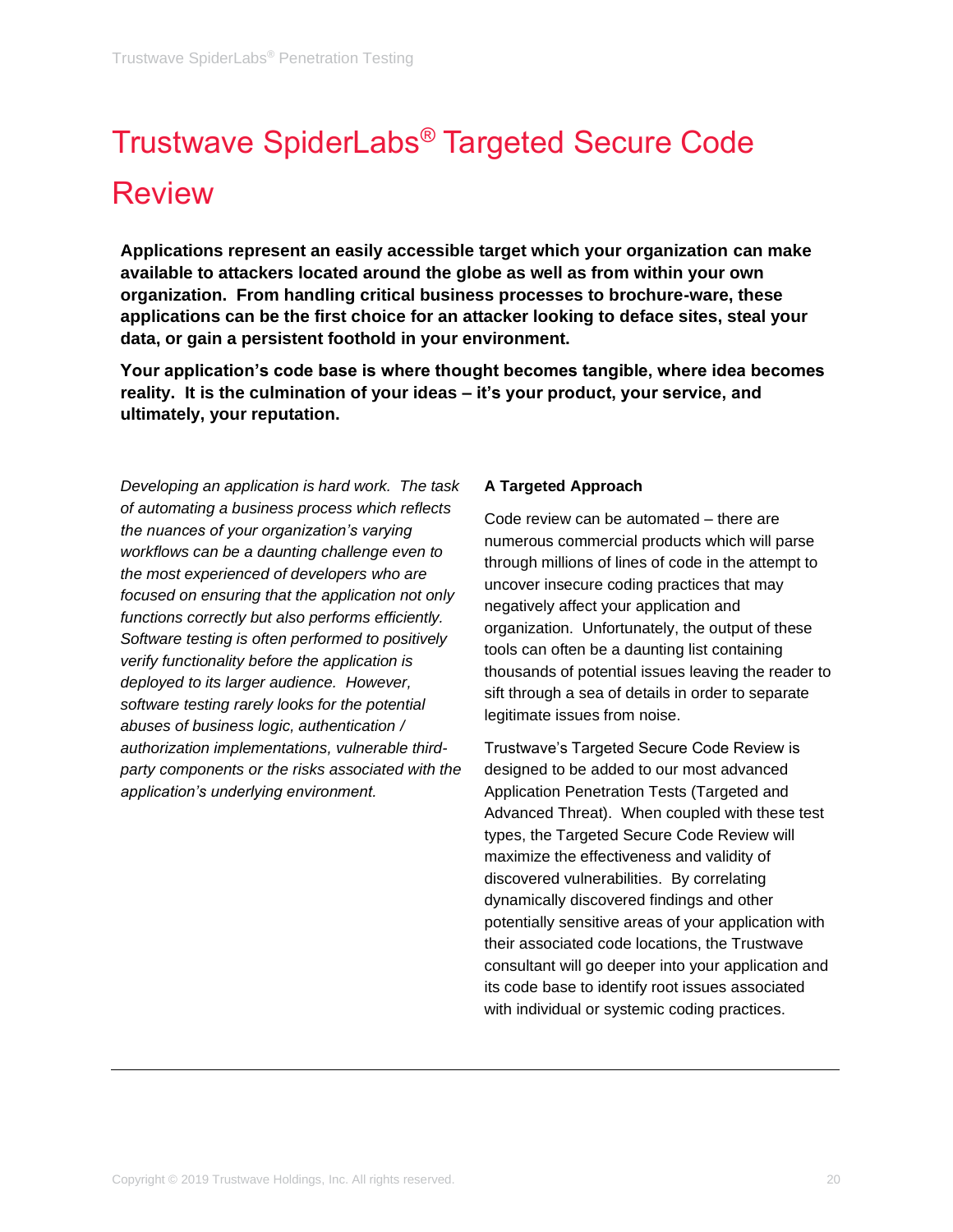#### **SpiderLabs – Proven Experience**

Trustwave SpiderLabs has spent the last 15 years building and refining methodologies to assess the security posture of applications built across the varying platforms and languages used in decades worth of development. These methodologies map to proven OWASP standards while also accommodating the discovery of issues particular to your application.

Staffed with ethical hackers with diverse and deeply technical backgrounds, SpiderLabs is prepared to uniquely apply their refined methodologies to your application to quickly understand its purpose, its underlying environment and its potential abuses.

#### **Going Down the Rabbit Hole**

Evaluating hundreds of thousands of lines of code can be an ineffective approach to finding specific problem areas of your code base. Performing a Targeted Secure Code Review allows you to work with your Trustwave consultant to review these pinpointed areas to uncover issues such as authentication bypasses, authorization issues, business logic flaws, potential injection attacks and other vulnerabilities which an attacker could successfully use against your application. By combining your Application Penetration Test with a Targeted Secure Code Review, you can get a 360° view of your application's security posture showing you validated, meaningful results from their known underlying locations while leaving out the distracting noise often associated with pure static application security testing (SAST) approaches.

#### **Ensuring Success**

You know your code base – SpiderLabs knows hacking. Pair these two areas of knowledge to expose vulnerabilities in your application which could otherwise remain dangerously undetected. And what does a Targeted Secure Code Review look like for your organization? It may focus on business rule processes which, if exploited, could allow an attacker to abuse product ordering functionality. Perhaps it might allow an attacker to take advantage of a handful of unprotected administrative resources. An attacker with unlimited time may find a SQL Injection attack that gives them access to your most sensitive data. Regardless, these pinpointed reviews of your engagement are guided by Trustwave SpiderLabs' reliable penetration testing results and your security testing goals giving you a truly customized view into previously undetected vulnerabilities.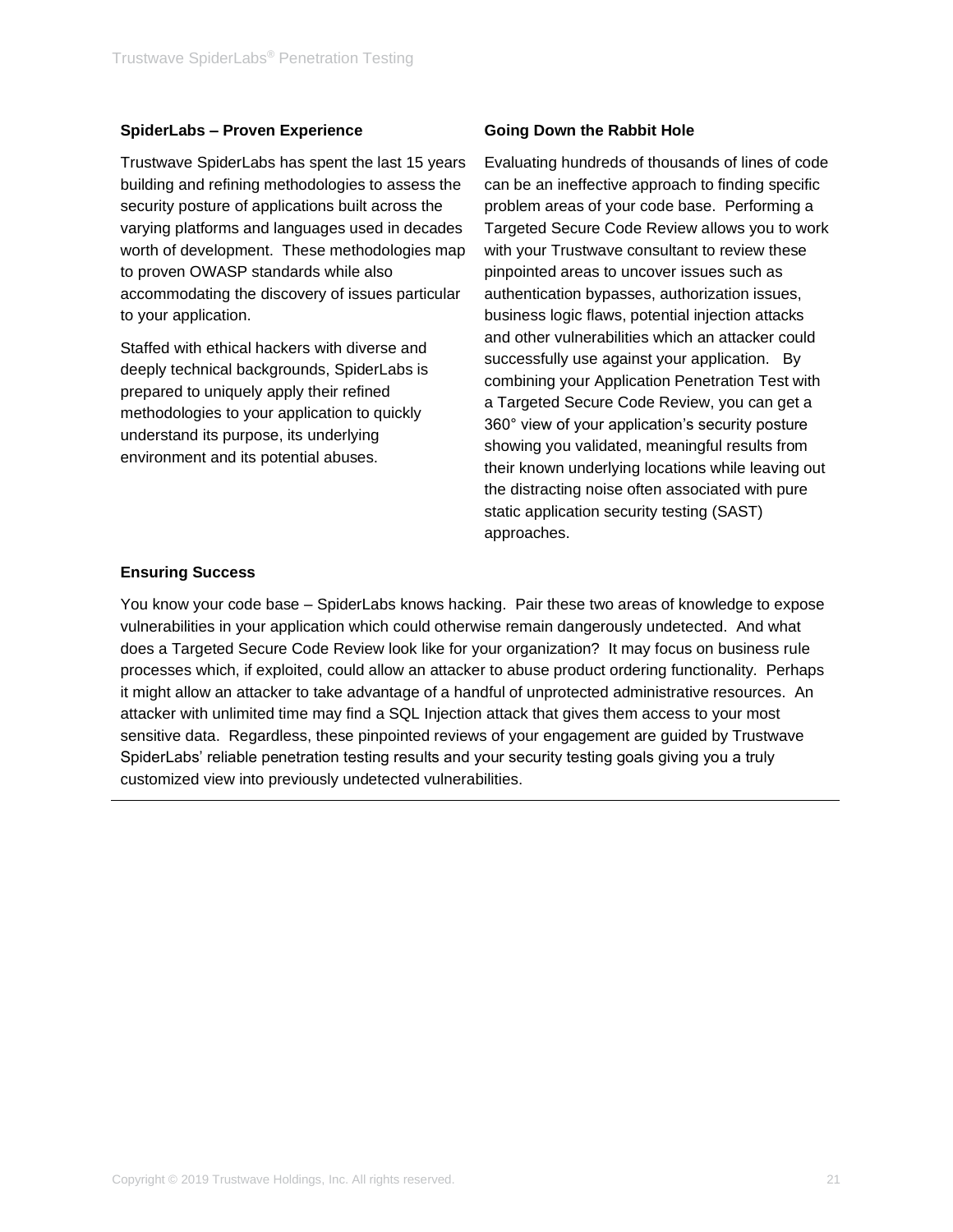# <span id="page-21-0"></span>Trustwave SpiderLabs® Social Engineering

**Social engineering is the practice of manipulating people into breaking company security policy and divulging sensitive information. Malicious actors often employ social engineering tactics to gain access to a business's confidential data. Trustwave SpiderLabs**® **offers a wide range of social engineering services that utilize these tactics to understand where vulnerabilities lie within a company's userbase, offering a view into the organization's security posture and helping to prevent an actual compromise.** 

#### Phishing

Phishing is an attempt to trick a group of users into opening a crafted e-mail with the goal of eliciting sensitive information or, through the executing of an attachment, gaining unauthorized remote access to the targeted environment.

### Spear Phishing

The goal of phishing attacks is to send a spoofed email (or other communication) that looks as if it is from an authentic organization to a large number of people. Spear phishing-attacks are personalized to a particular target, or a small group of similar people. Due to a personalized attack it is more difficult to identify spear-phishing attacks than to identify phishing attacks conducted at a wide scale.

### Vishing

Voice phishing, or "vishing", works similarly to an email-based spear-phishing attack by using personalized information to leverage trust, but uses the telephone as the medium. Vishing uses verbal pretexts to trick targets into behaviors they believe are in their best interests. Vishing often picks up where phishing leaves off.

### **SMiShing**

Texting is the most common use of smartphones. Text, or SMS phishing (SMiShing) is an attack which a targeted phishing pretext or message is sent to a cell phone over SMS text messaging instead of email.

### Onsite Physical Social Engineering

Bad actors often take advantage of vulnerabilities in an organization's physical environment to walk directly into a facility to compromise sensitive information or technological systems. Through conducting physical social engineering exercises such as tailgating, baiting dumpster diving, USB drops, picking locks, etc. in an attempt to circumvent security measures and identify vulnerabilities at specific locations and with physical network access one is able to gain insight to vulnerable points of attack.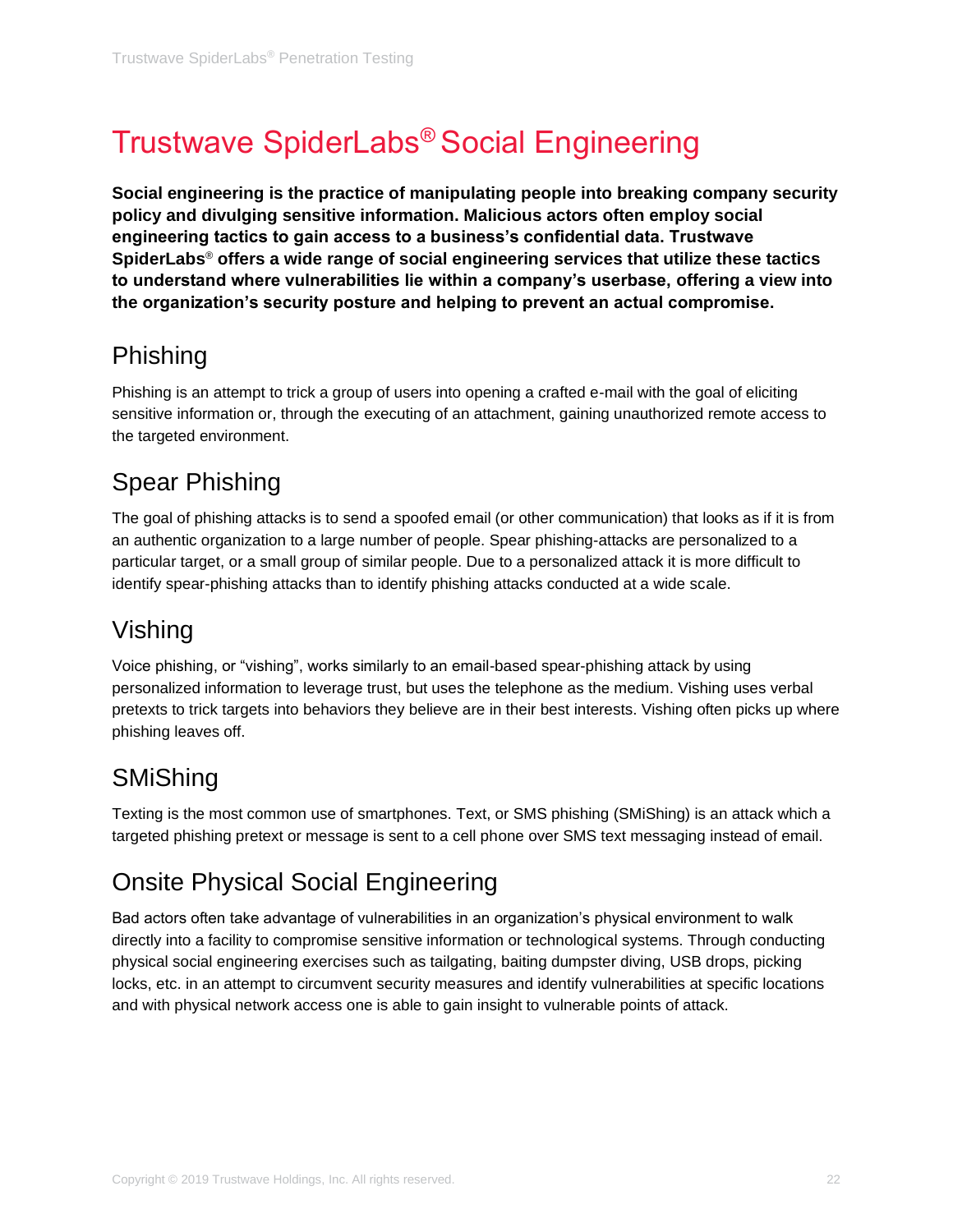# <span id="page-22-0"></span>Trustwave SpiderLabs® Open Source Intelligence **Testing**

**An Open Source Intelligence (OSINT) Test provides a window into the public data exposure of your enterprise. This type of testing allows you to see how an advanced threat actor would go about the initial reconnaissance stages that would inform the next steps of a targeted attack. This test helps you pinpoint where you have potential data leakage and makes cracking the perimeter of your network more difficult for determined attackers. It also helps prevent opportunistic attacks when hackers are simply looking for an easy win.**

#### Mapping Your Attack Surface

Open Source Intelligence tests can help map the attack surface of your organization. You get a simplified view of what an attacker will see when deciding which part of your organization to target. This part of the test will enumerate your subdomains and provide stealthy port scanning without ever touching the target. It can also help you identify any old or forgotten machines that have been missed from patching, update and testing cycles. You can also further engage Trustwave SpiderLabs to help you with remediation.

#### Targeting the Individual(s)

People are important to your organization and they are your greatest strength, but they can be your greatest weakness. The entry point for most modern sophisticated attacks is phishing an organization's users. We can help you identify which users are most likely to be targeted by phishing attacks. You can then use this information to provide security awareness training or perform mock phishing exercises to gauge their awareness.

Open Source Intelligence tests can also identify which of your employees have been involved in a public data breach. This information can be used to remind these employees of the dangers of password reuse by making them aware that their account has been compromised on another site, thereby making you more secure.

### Benefits of Open Source Intelligence Testing

- Understand your organization's exposure on the internet and dark web that hackers can use against you.
- Protect staff from spear-phishing attacks and advanced persistent threats.
- Decrease the time it takes to determine if a breach took place.
- Gain actionable advice to reduce your organization's attack surface and increase security maturity and resiliency.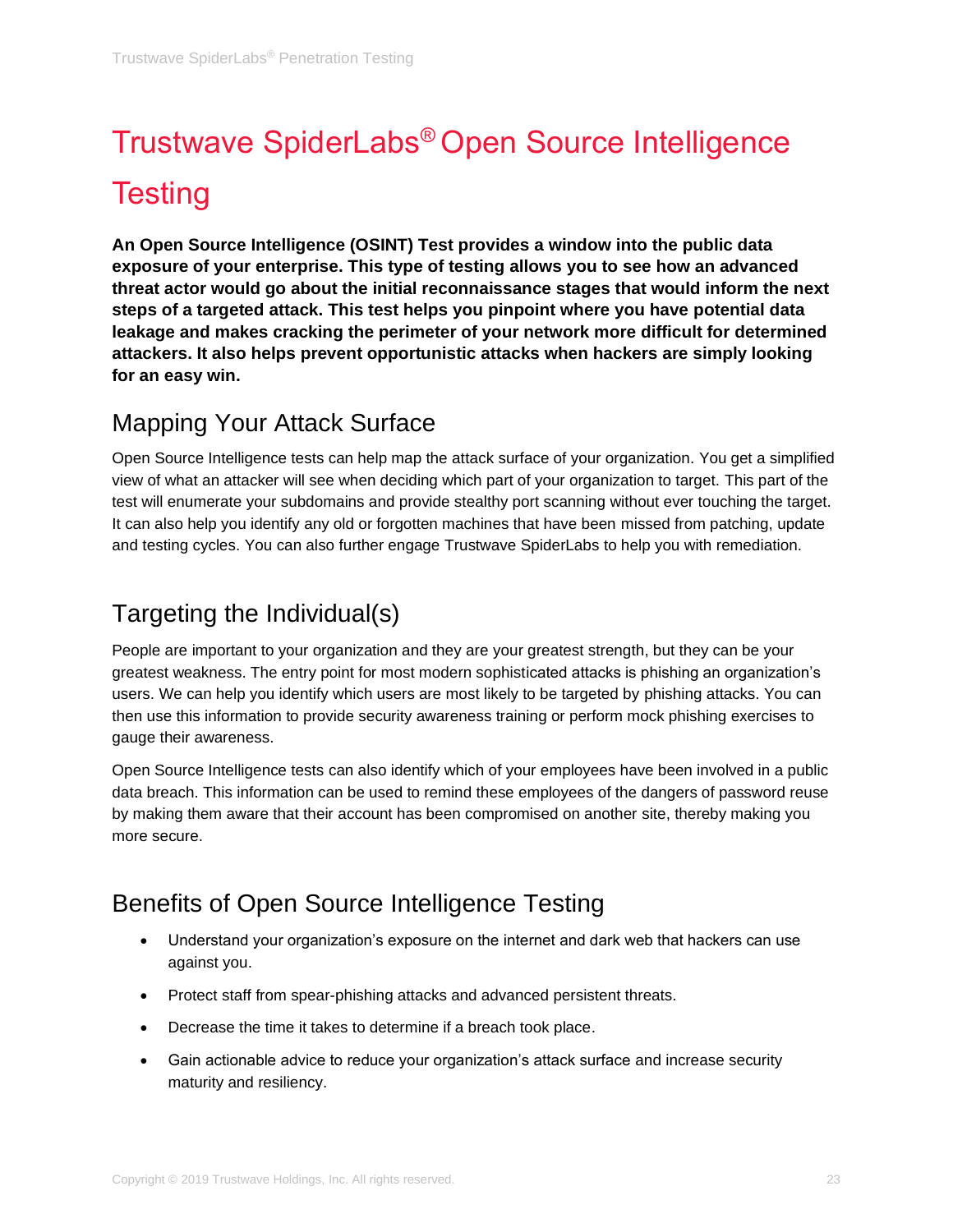# <span id="page-23-0"></span>Trustwave SpiderLabs® Wireless Penetration **Testing**

The Wireless Enterprise Network – The Cableless Nerve System of Your Organization

**The internal wireless network is one of the organization's most critical assets, much the same as the internal cabled network. The internal wireless network is typically an expansion of the internal network, with different vulnerabilities characteristics.**

**The most significant difference is that it does not use the cable infrastructure and thus, by design, suffers from various problems and threats. For example, a cabled network will not be accessible by a neighboring building as the network connectivity is limited to where the network cable is installed, but wireless networks are more vulnerable as the wireless signal is not so precisely confined.**

#### Service Description

The Wireless Penetration Test evaluates the resilience of the security protocols of the target wireless networks. The goal of the assessment is to determine the level of access that could be obtained by a malicious intruder if unauthorized access is achieved.

The Wireless Penetration Test involves a number of separate phases including: site surveys; network reconnaissance, wireless infrastructure device security testing; attempts to bypass Wireless Intrusion Prevention Systems (WIPS); as well as the exploitation of identified vulnerabilities to provide a complete security assessment of the wireless environment.

Your SpiderLabs consultant will help you define a testing approach that yields maximum value to your organization.

#### Site Survey

Trustwave SpiderLabs obtains the Site Service Identifier (SSID) information for all locations to be tested from the point of contact (usually both the Extended Site Service Identifier (ESSID) and Basic Site Service Identifier (BSSID). Utilizing wireless scanning and global positioning (GPS) equipment, Trustwave will an attempt to identify the wireless network from an external location (usually a street, nearby public place, or parking lot). Trustwave SpiderLabs then performs a discreet site walkthrough using handheld equipment. The data from both activities are analyzed and compared. Signal strength calculations are made, and this information is used to calibrate equipment to acquire the strongest signal from the farthest, most discreet location. The end result of the site survey is a site external signal strength profile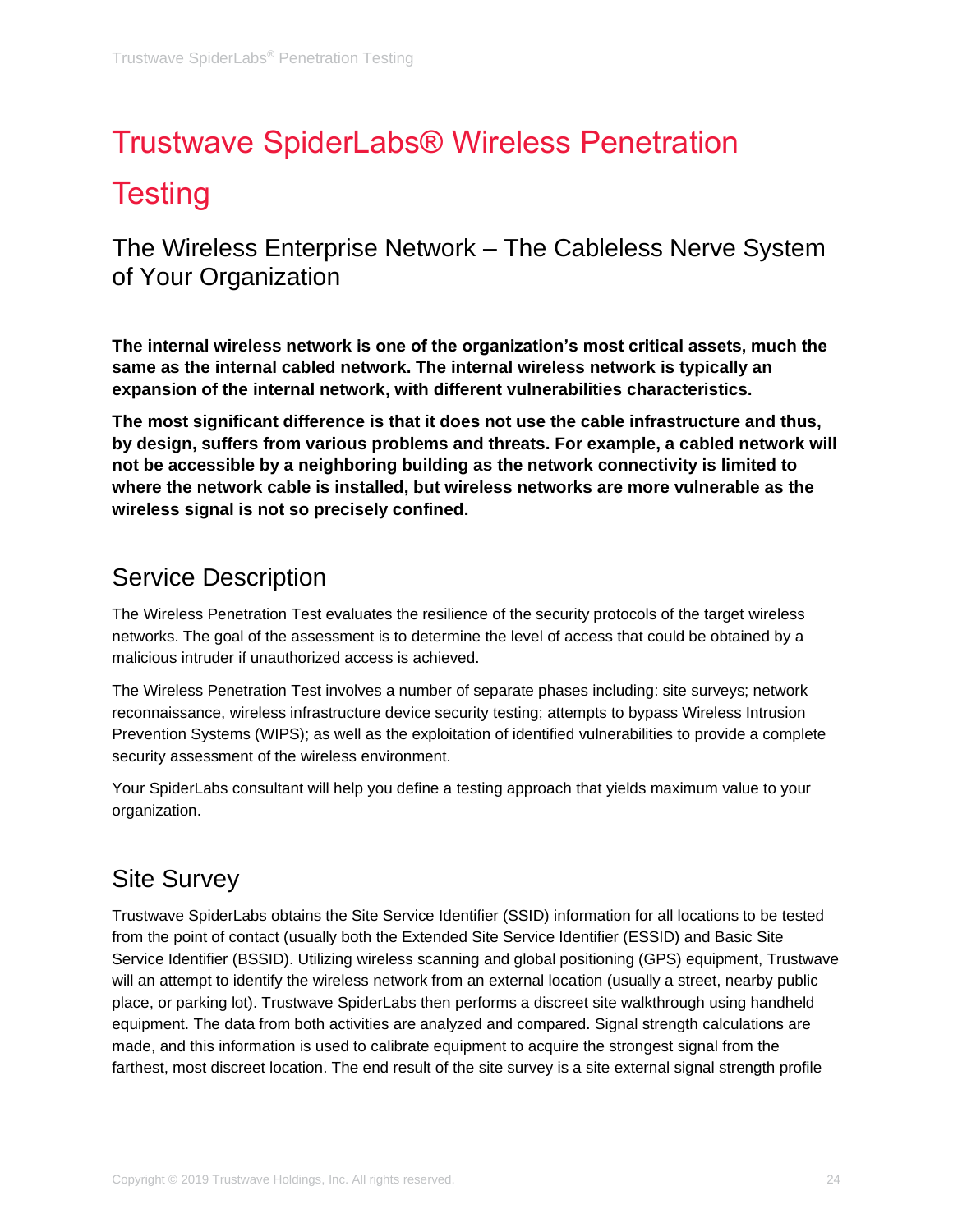(a geographic plot on a map of the area from which one could reasonably acquire signal to maintain a 1Mbps connection to the wireless network), and a location risk rating (based on the distance from which one could maintain a 1Mbps connection to the wireless network).

#### Network Reconnaissance

During this portion of testing, Trustwave attempts to ascertain all of the security features present in the wireless network. These security features fall into 4 basic categories:

**Basic Security Features** – basic security features include MAC address-based access control, broadcasting/non-broadcasting ESSID in beacons, and presence of wireless Intrusion Detection / Intrusion Prevention systems

**Transport Layer Encryption** – transport layer encryption can take many forms the most common being WEP, WPA, or WPA2, however VPN (IPSEC or PPTP), or SSL/TLS based systems may be used above the transport layer.

**Authentication** – if the authentication type is not OPEN (i.e. no authentication); authentication may include one or more of pre-shared key (PSK), Managed (Radius Based), WPS (WiFi Protected Setup), 802.11x (EAP, LEAP, PEAP), IKE, or HTTPS.

**Access Controls** – access control restrictions can take the form of firewall rules, access lists, or some other access restriction. Sometimes access controls on a network are apparent and can be enumerated in this phase.

#### Wireless Network Infrastructure Testing

Once all equipment has been calibrated, locations have been mapped, and Trustwave has insight into the nature of a site configuration (site security features), an attempt is made to penetrate the wireless network.

The primary goal of this phase is to derive enough information utilizing various wireless attack techniques to associate and authenticate to the network. The exact techniques used will be entirely dependent on the site security profile. Trustwave will discuss the modus operandi during the initial kick-off meeting before the engagement starts. This phase is carefully coordinated with to minimize the potential of any unintended business impact.

Wireless networks normally provide a connection into a traditional corporate network, and Trustwave SpiderLabs will evaluate any security risks that may result from the topology or configuration thereof. In the cases where the corporate wired LAN is protected from the WAP by access control devices (e.g. firewalls and routers) attempts will be made to exploit trust relationships to bypass these controls. For instance, Trustwave may make use of an open proxy server to mask the real IP address of the attacking machine or may leverage a compromise of a trusted system on the wireless network to perpetrate attacks against the otherwise protected network. In some situations where wireless network access is protected via passwords on the base station, brute-force password attacks may be performed, if specifically requested.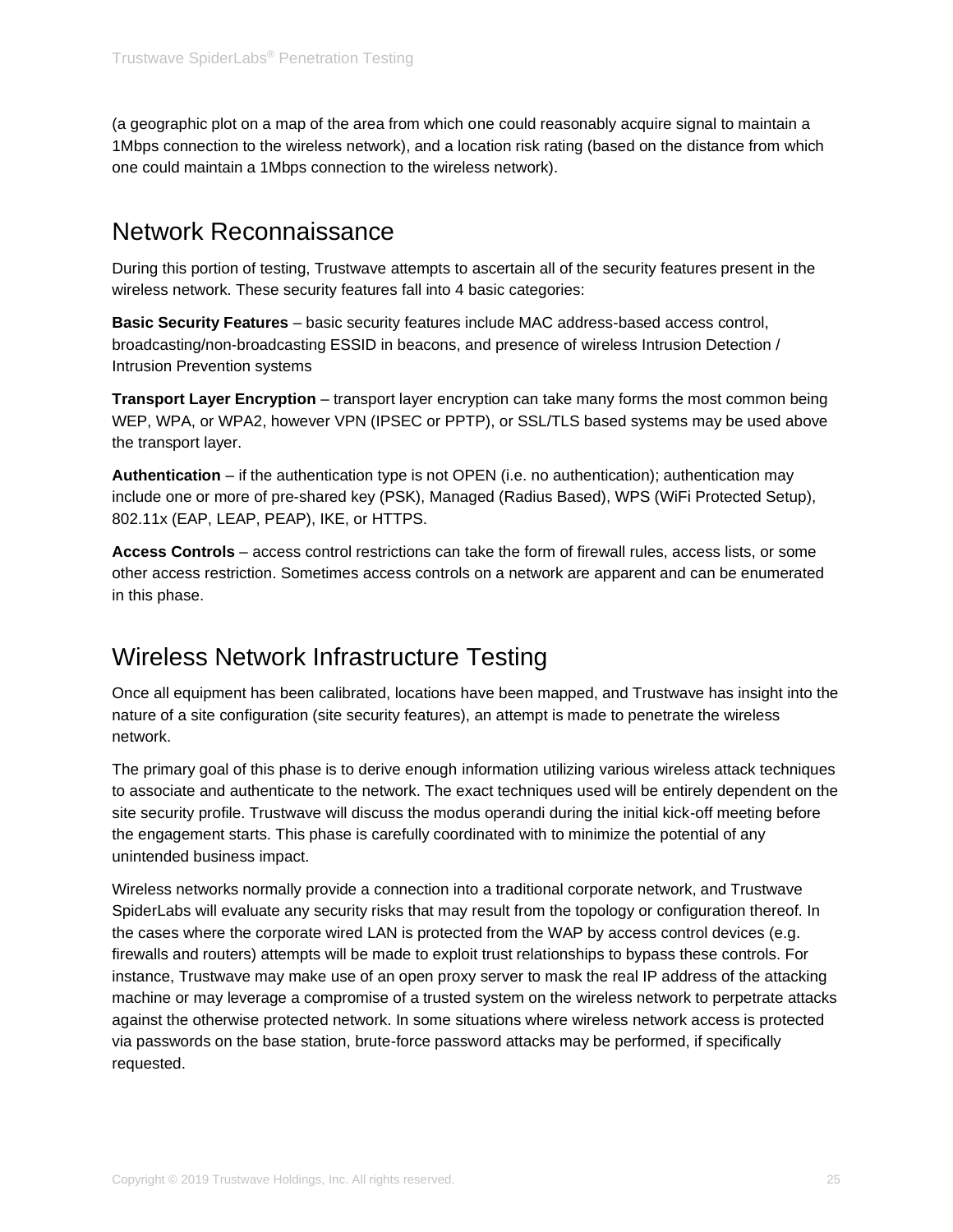# <span id="page-25-0"></span>Trustwave SpiderLabs® Trusted Security Advisor

#### How Can SpiderLabs Help?

Trustwave's SpiderLabs is a team of world-renowned experts in application security, network security, forensics, physical security and social engineering. The team publishes research papers, provides speakers at leading industry events such as BlackHat, DEFCON and AppSec, and annually gathers data for Trustwave's Global Security Report.

Customers can elect to have a consultant within SpiderLabs as a Trusted Security Advisor who becomes a virtual extension of the corporate security team. This expert can be available for security strategy sessions, project management, vendor evaluations, compliance reviews and executive briefings. As appropriate, the Trusted Security Advisor will bring in members of the SpiderLabs team as subject matter experts.

#### Bespoke Solutions

Need assistance with an Information Security challenge that doesn't quite fit within any of SpiderLabs standard offerings?

From customized testing services to tailored reporting requirements, a SpiderLabs subject matter expert can assist you with delivering a bespoke security testing or assessment solution to meet your exact needs.

#### **Common examples include**:

- Large multi-part segmentation tests to gauge the effectiveness of network controls across a global network.
- Penetration Tests designed to meet specific industry compliance requirements.
- Customized reporting and presentations, above and beyond the standard penetration test report.

#### **Put SpiderLabs expertise to work for your organization.**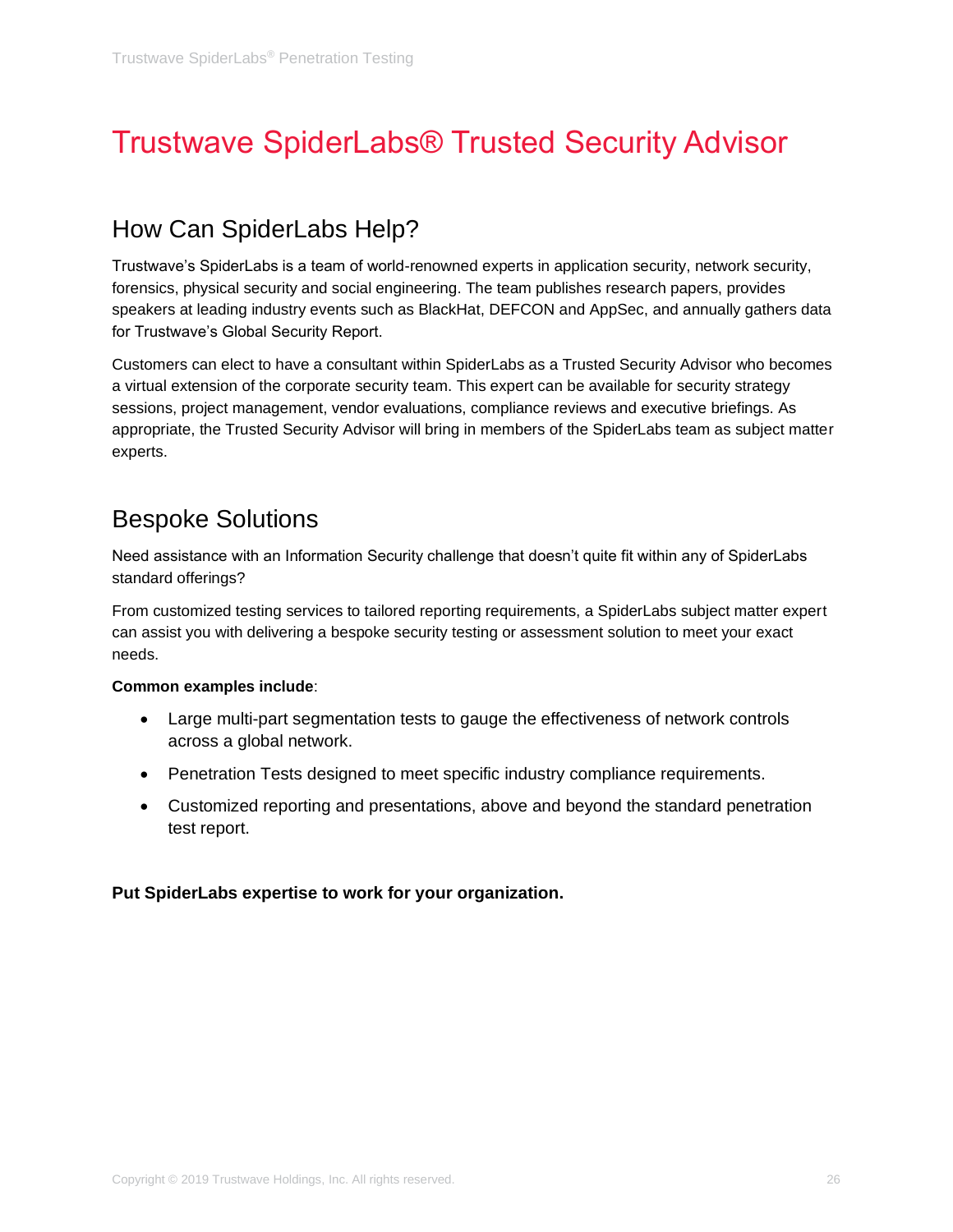## <span id="page-26-0"></span>Trustwave SpiderLabs® ATM Testing

**Automated Teller Machines (ATMs) are a ubiquitous technology; however, due to their very nature, they are an extremely attractive target for criminals. ATMs can contain large quantities of cash, they have a steady flow of customers inserting cards, and they have a network connection back to the core banking infrastructure.**

**Common attacks against ATMs include 'Jackpotting,' where all the cash is stolen, and card skimming, where unsuspecting customers of the ATM have their cards cloned, allowing the criminals to withdraw cash elsewhere.**

**Almost all modern ATMs contain a desktop PC, which controls the operation of the unit, and a network connection to facilitate communication with the core banking systems.**

#### Network Testing

Building upon tried and tested network penetration testing and segmentation testing, this area will focus on both the vulnerability of the ATM and its operating system to attacks over the network, as well as the vulnerability of the bank network itself should an attacker gain a foothold on an ATM.

As a typical ATM runs a general-purpose desktop operating system, many of the same vulnerabilities and misconfigurations are possible. Similarly, if weaknesses in the network layer are identified, an ATM in an easily accessible location could provide a foothold for attacks further into the bank's network.

### Physical Testing

A typical ATM consists of two cabinets – an upper cabinet containing the control PC, card reader, printer, etc., and a lower cabinet containing cash cassettes. Physical testing will aim to identify how easy it is to access either part of the ATM using a variety of techniques, e.g. lock picking, etc.

As well as attempting to gain access to the inside of the cabinets, testing will also seek to bypass any mechanisms that may be in place to detect unauthorized opening of the units.

#### **Jailbreaking**

Jailbreaking of an ATM assumes that physical controls have been breached and an attacker has gained physical access to the upper control cabinet of an ATM and is looking to deploy malware for the purposes of extracting cash or cloning card numbers.

Jailbreak testing will look at software and hardware level controls on the unit itself to prevent, delay or detect the loading of malicious code onto the unit.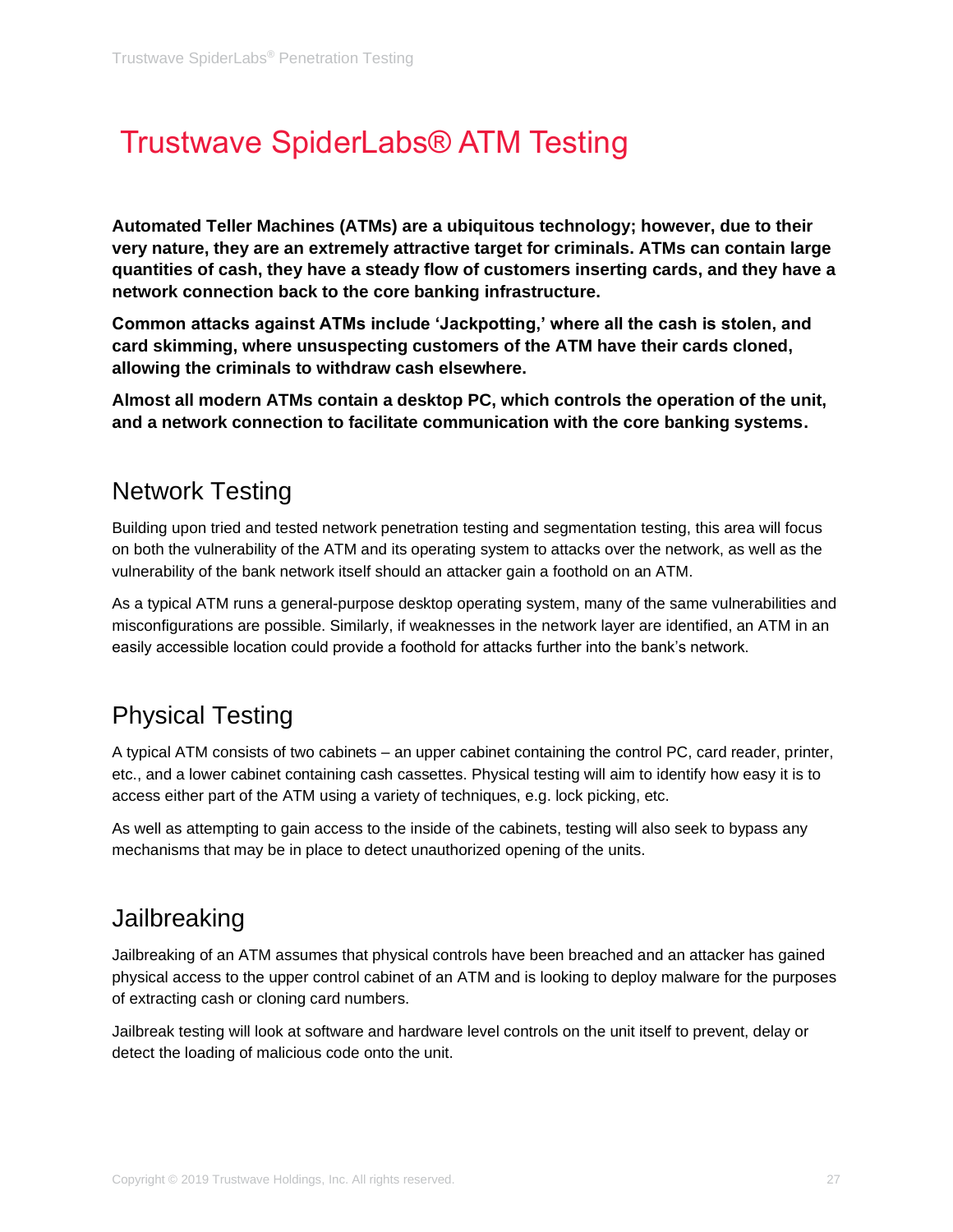### Environmental Testing

Environmental testing will assess the physical environment where an ATM sits to determine if any of the attacks identified during physical testing would be practical. For example, an attack which requires several minutes of lock picking may be practical on a standalone ATM in a quiet location, but would not be successful on an ATM located in the foyer of a bank branch where it remains in full view of staff.

Environmental testing will look to assess the risks of physical attacks being successfully carried out in a real environment while avoiding detection. Specifically, whether any physical and/or jailbreaking attacks could be successfully carried out within a realistic timeframe to avoid the attacker being detected or caught.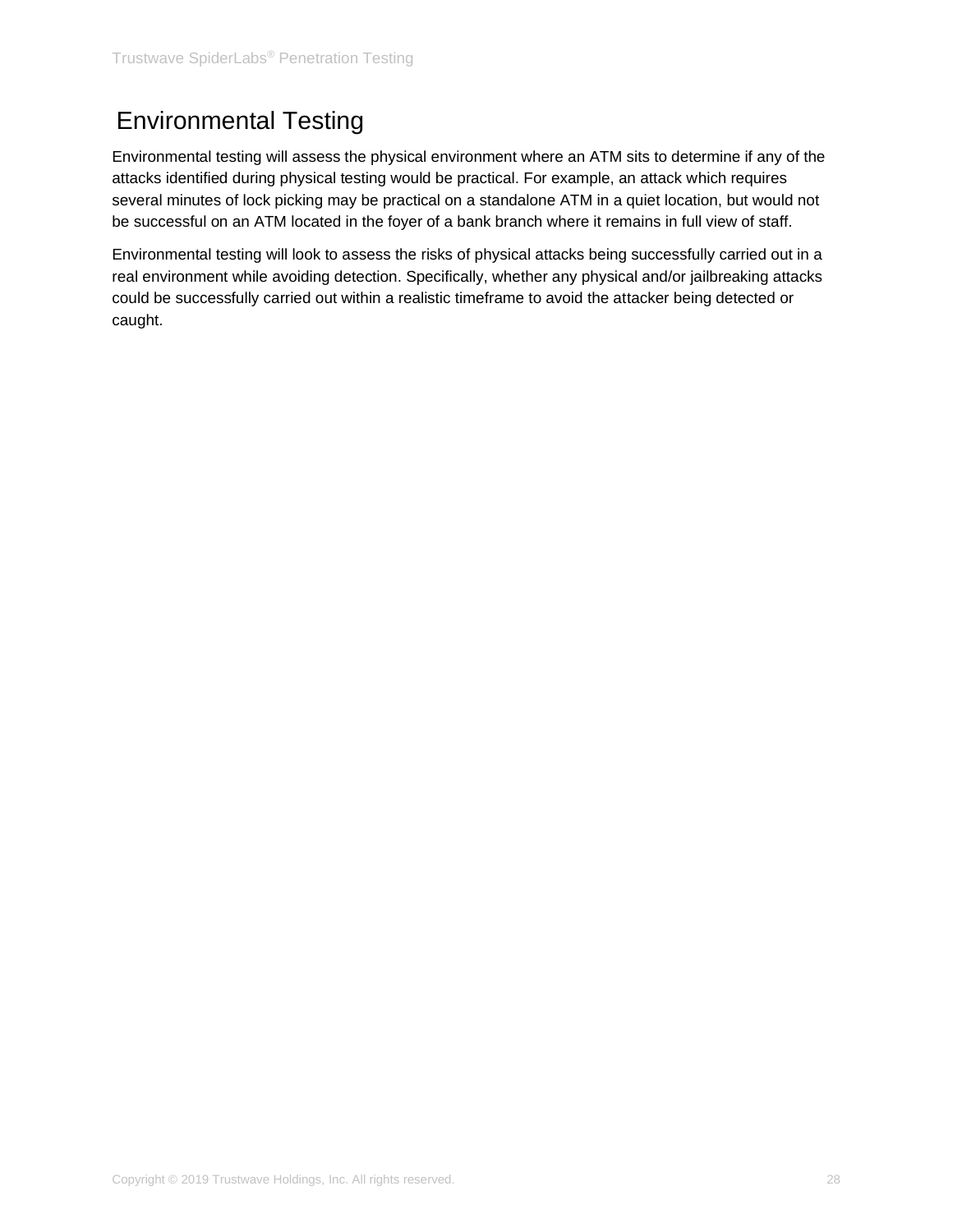## <span id="page-28-0"></span>Trustwave SpiderLabs® Remote Access Testing

**Remote access or remote desktop services are widely used to allow secure program access to remote users. Excessive user privileges or a limited lockdown of the host can lead to the running of arbitrary programs and access to the file system.**

**This can allow privilege escalation, bypass of application-enforced access controls, and, potentially, the compromise of the server itself. If remote compromise of a server can be achieved, it can then be used to attack the internal network.**

#### Test Highlights

Remote desktop services such as Citrix and Microsoft Terminal Services are widely used to allow remote users to access programs and services securely. These products are often misconfigured, allowing users more privileges and access than they require for their role.

Trustwave SpiderLabs will carry out a focused attempt to 'break out' of the locked-down environment provided by these programs whilst logged in as a user, and to use any access gained to attack the internal network. The assessment will be performed from the following positions:

- Without any knowledge of the system.
- Without any knowledge, but with access rights (valid credentials provided by the client).
- With knowledge of the configuration details and how the infrastructure has been configured.

#### **Depending on your precise requirements and setup, a typical assessment may test:**

- Ingress and egress firewalls
- Internal network routing The ability to make a second remote desktop connection to another machine, internally. This is often the case in multi-tenanted environments.
- Active Directory integration, software restriction polices, network footprint of servers, patching policy across the Windows estate, password policy configuration, and local security policies.
- Whether the remote desktop server allows access to sensitive documents.
- Whether there are network shared directories which are accessible remotely and can be used to access other machines.
- Whether anti-virus is installed on the server with all definitions up to date.
- Whether the user is able to run macros and ActiveX controls on the server. While Visual Basic for Applications (VBA) macros are often used in a normal workflow, they are one of the biggest causes of malware infection through both targeted and generalized attacks.